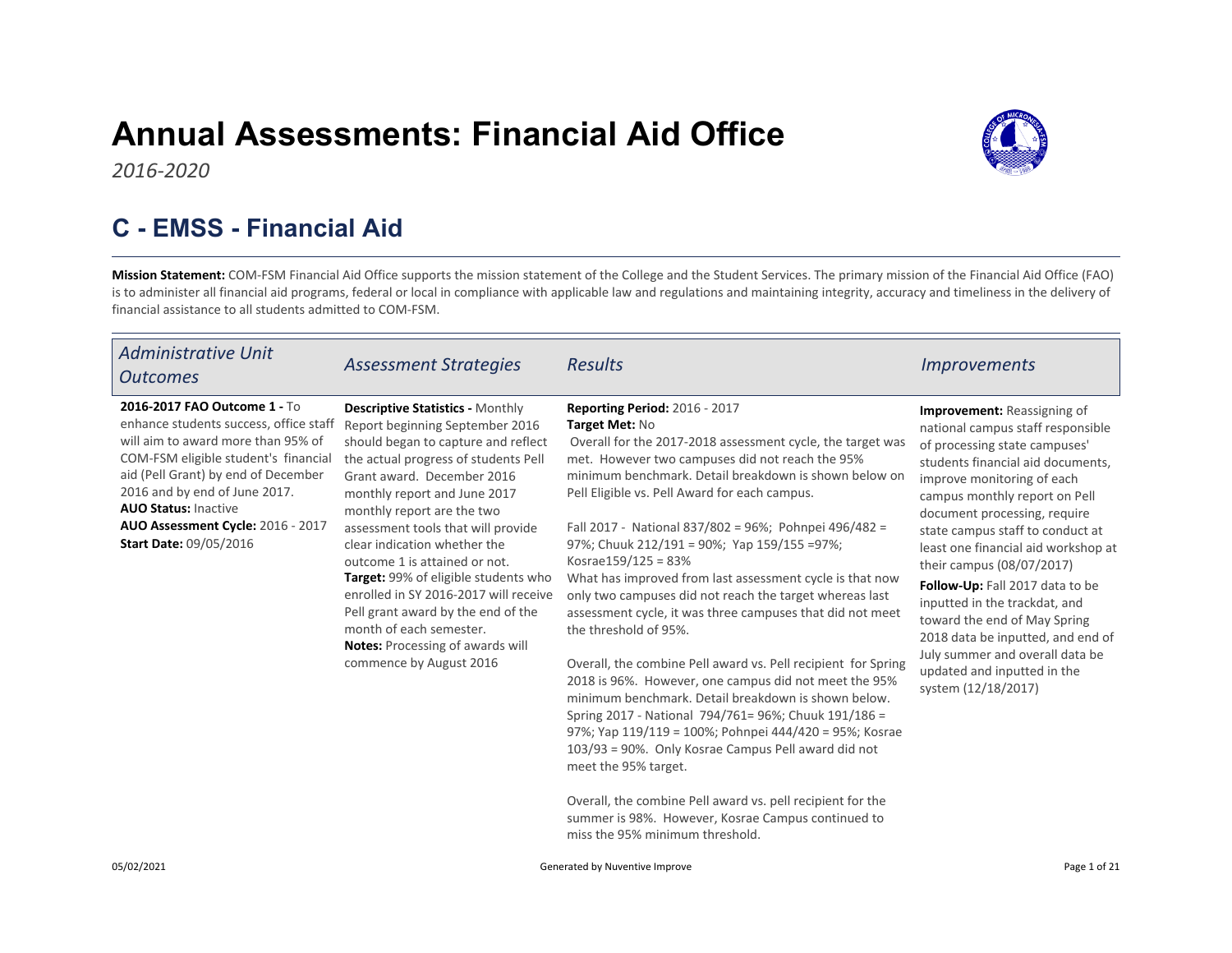| <b>Administrative Unit</b><br><b>Outcomes</b>                                                                                                                                                                                                                                                                                       | <b>Assessment Strategies</b>                                                                                                                                                                                                                                                                                                                                                                                                                                                                                                                                                                                       | <b>Results</b>                                                                                                                                                                                                                                                                                                                                                                                                                                                                                                                  | <b>Improvements</b>                                                                                                                                       |
|-------------------------------------------------------------------------------------------------------------------------------------------------------------------------------------------------------------------------------------------------------------------------------------------------------------------------------------|--------------------------------------------------------------------------------------------------------------------------------------------------------------------------------------------------------------------------------------------------------------------------------------------------------------------------------------------------------------------------------------------------------------------------------------------------------------------------------------------------------------------------------------------------------------------------------------------------------------------|---------------------------------------------------------------------------------------------------------------------------------------------------------------------------------------------------------------------------------------------------------------------------------------------------------------------------------------------------------------------------------------------------------------------------------------------------------------------------------------------------------------------------------|-----------------------------------------------------------------------------------------------------------------------------------------------------------|
|                                                                                                                                                                                                                                                                                                                                     |                                                                                                                                                                                                                                                                                                                                                                                                                                                                                                                                                                                                                    | Summer 2017 - National 168/168 = 100%; Chuuk 78/78 =<br>100%; Yap 60/ 60 = 100%; Pohnpei 127/127 = 100%;<br>Kosrae $85/73 = 86\%$ . The result of outcome 1 posses<br>challenges in determining whether FAO meets the outcome<br>or not. Overall, the answer is "Yes". However, because<br>during the reporting period (fall 2016) three campuses did<br>not meet the outcome, (spring 2017 and summer 2017) one<br>campus did not meet the outcome, I decided to indicate<br>that FAO did not meet the target.<br>(09/17/2018) |                                                                                                                                                           |
| 2016-2017 FAO Outcome 2 - To<br>promote and foster student success<br>new participants will demonstrate<br>knowledge of available financial aid<br>programs and services at the College<br>of Micronesia-FSM<br><b>AUO Status: Inactive</b><br>AUO Assessment Cycle: 2016 - 2017<br>Start Date: 09/05/2016                          | <b>Survey -</b> With emphasis on measures<br>of student success, a total of two<br>financial aid workshops on the<br>Satisfactory Academic Progress (SAP)<br>review will be conducted at the<br>beginning of each semester to<br>enrolling students.<br>Target: 80% of those attended the<br>workshops will testify that they had<br>gained knowledge on Satisfactory<br>Academic Progress policy.                                                                                                                                                                                                                 |                                                                                                                                                                                                                                                                                                                                                                                                                                                                                                                                 |                                                                                                                                                           |
| 2016-2017 Outcome FAO 3 - To<br>enrich students learning experience<br>through the Work-Study Program,<br>students and host agencies<br>supervisors will indicate high level of<br>satisfaction from utilizing the<br>program.<br><b>AUO Status: Inactive</b><br>AUO Assessment Cycle: 2016 - 2017<br><b>Start Date: 11/11/2016</b> | <b>Survey - From employer exit survey</b><br>and student survey of employer,<br>both parties will indicate positive<br>level of satisfaction from the project<br>assigned to the student. Similarly,<br>student will indicate high level of<br>satisfaction based from his work<br>experience from the host agency<br>Target: At least 70% of work-study<br>students receive positive rating from<br>host agencies' supervisor and 70% of<br>work-study students rated their host<br>agencies with positive level of<br>satisfaction<br>Notes: Two surveys will be used to<br>provide a complete reflection of the | <b>Reporting Period: 2016 - 2017</b><br>Target Met: Yes<br>The result of both surveys indicated a positive rating from<br>both work-study participants and host agencies' supervisors<br>(07/25/2017)                                                                                                                                                                                                                                                                                                                           | <b>Improvement:</b> Split the strategies<br>into two, one strategy for the<br>students and one for the<br>supervisors so that it is clear<br>(07/25/2017) |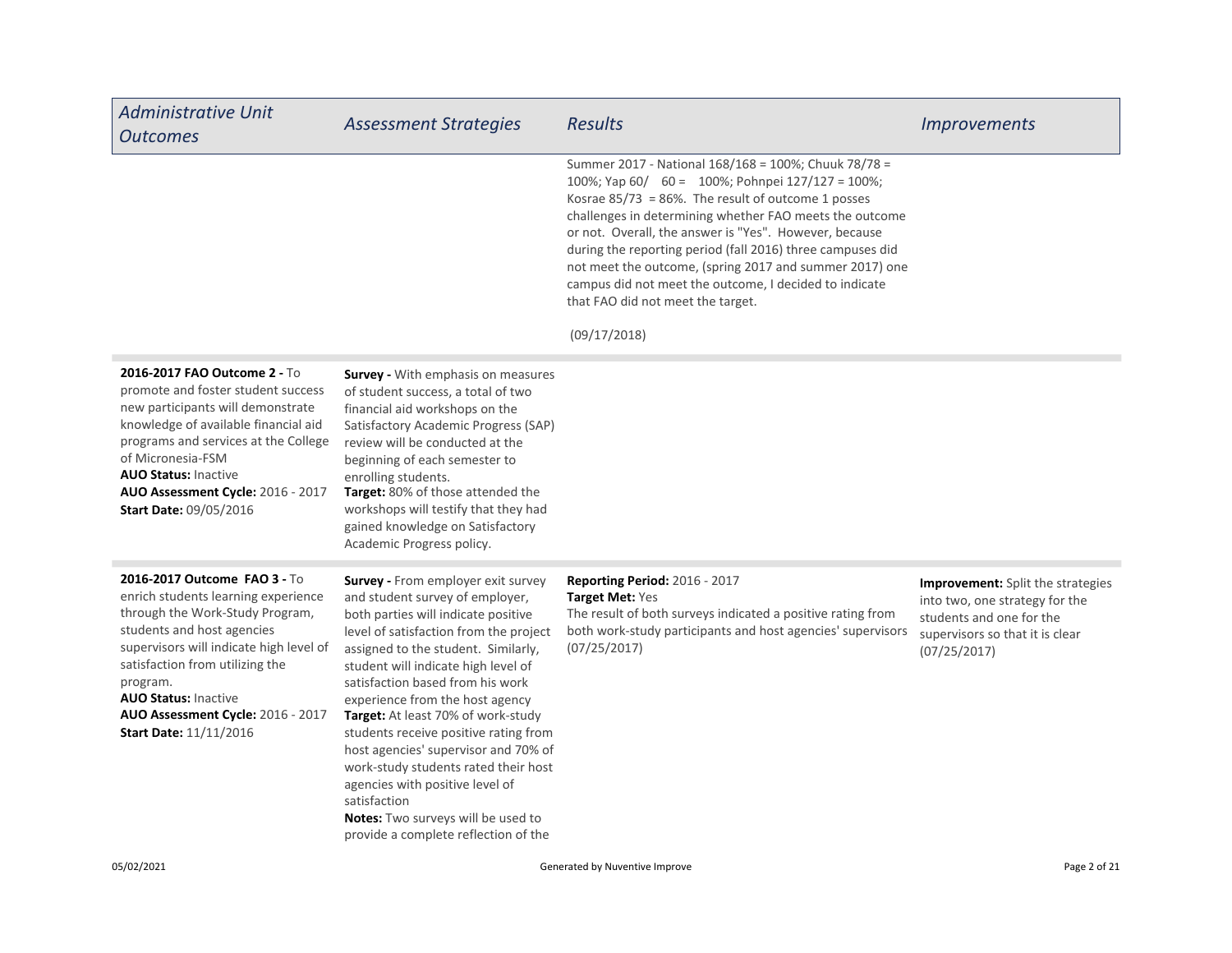| <b>Administrative Unit</b><br><b>Outcomes</b>                                                                                                                                                                                                                        | <b>Assessment Strategies</b>                                                                                                                                                                                                                                                                                                                      | <b>Results</b>                                                                                                                                                                                                                                                                                                                                                                                                                                                                                                                                            | <i><u><b>Improvements</b></u></i>                                                                                                                                                                                                                                                                        |
|----------------------------------------------------------------------------------------------------------------------------------------------------------------------------------------------------------------------------------------------------------------------|---------------------------------------------------------------------------------------------------------------------------------------------------------------------------------------------------------------------------------------------------------------------------------------------------------------------------------------------------|-----------------------------------------------------------------------------------------------------------------------------------------------------------------------------------------------------------------------------------------------------------------------------------------------------------------------------------------------------------------------------------------------------------------------------------------------------------------------------------------------------------------------------------------------------------|----------------------------------------------------------------------------------------------------------------------------------------------------------------------------------------------------------------------------------------------------------------------------------------------------------|
|                                                                                                                                                                                                                                                                      | outcome.                                                                                                                                                                                                                                                                                                                                          |                                                                                                                                                                                                                                                                                                                                                                                                                                                                                                                                                           |                                                                                                                                                                                                                                                                                                          |
| 2016-2017 FAO Outcome 4 - To<br>promote or foster student success as<br>measured by eligible students being<br>able to correctly complete FAFSA<br>application.<br><b>AUO Status: Inactive</b><br>AUO Assessment Cycle: 2016 - 2017<br><b>Start Date: 07/02/2015</b> | Descriptive Statistics - Individual<br>hands on online FAFSA sessions to<br>eligible students and review of all<br>paper FAFSA applications from high<br>school seniors to ensure continuous<br>quality improvement.<br><b>Target:</b> 25% reduction in correction<br>at the end of the school year.<br><b>Notes:</b> Through out the school year | <b>Reporting Period: 2016 - 2017</b><br>Target Met: No<br>The outcome was not clear, for example the term "eligible"<br>students" is too broad. It is nearly impossible for office staff<br>to visit all the high schools in Micronesia and help high<br>school seniors with their FAFSA Application. The<br>geographical remoteness of the high schools posses another<br>challenge. The last challenge is that there was no baseline<br>data to make comparison. This leads to the refinement and<br>revision of the outcome to be doable. (07/19/2017) | Improvement: Revise the<br>outcome and strategies to be<br>manageable, doable, and clear by<br>narrowing the outcome to two<br>high schools in Pohnpei. Baseline<br>data -will be established for the<br>2017-2018 outcome and serves as<br>basis of comparison to the<br>subsequent years. (07/19/2017) |
| 2017-2018 FAO Outcome 1 - To<br>enhance students success, financial<br>aid office staff will award more than<br>96% of COM-FSM Pell eligible<br>student's by the end of the school                                                                                   | <b>Descriptive Statistics - Conduct</b><br>financial aid training to state campus<br>staff to improve knowledge on<br>recent policies, procedures and to<br>strengthen the internal financial aid                                                                                                                                                 | <b>Reporting Period: 2017 - 2018</b><br>Target Met: No<br>The work-study coordinator visited Kosrae Campus on<br>January 15 to January 20, 2018 and conducted SAP training<br>to FAO staff, training to Yap FAO staff training on                                                                                                                                                                                                                                                                                                                         | Improvement: Increase the trip<br>for FAO national campus to visit<br>and address students' financial aid<br>needs as well as office needs to<br>continue making improvements to                                                                                                                         |

AUO Status: Inactive Inactive Date: 10/05/2018 AUO Assessment Cycle: 2017 - 2018 student's by the end of the school year. Snapshot of the office progress toward attaining the outcome will be inputted in the system by the end of Fall 2017, by the end of Spring 2018, and by the end of summer 2018. Start Date: 08/14/2017

## **Target:** Rating of the training from attendees will show 70% satisfactory strengthen the internal processes to expedite the administration of Title IV Program and services, scholarships, and SEG.

#### improvement documents submission (Work-Study Timesheet) and provide work-study assessment tool to FSM-FMI student services staff. (09/30/2018)

continue making improvements to attain the college goals and objectives. (09/30/2018)

Follow-Up: Seek assistance from VP of EMSS to allow FAO to have two site visits to the state campuses, preferably one visit to be scheduled at the beginning of fall semester ane another visit at the beginning of spring semester. (09/30/2018)

Descriptive Statistics - Monitor FAO offices college-wide compliance and adherence to the FAO Annual Calendar of activities for school year 2017-2018.

Target: All college financial aid offices show compliance with the deadlines and carry out activities that are stated in the office annual calendar of activities

### Reporting Period: 2017 - 2018 Target Met: No

From the Calendar of Activities and monthly reports, offices are not complying with the deadlines of important activities. For example, for Pell Awards, after the closing date of each semester, state campuses continued to send students documents resulting in FAO main office issuing late memos to Business office for student Pell award. This noncompliance created havoc in the main office as other important activities, such as time to reconcile records,

Improvement: Offices must comply to deadlines so other FAO activities are given sufficient time. The Aid Administrator will have to remind state campuses and counter parts at the national campus that such act will negatively be reflected in their evaluation. Will also seek stronger encouragement from the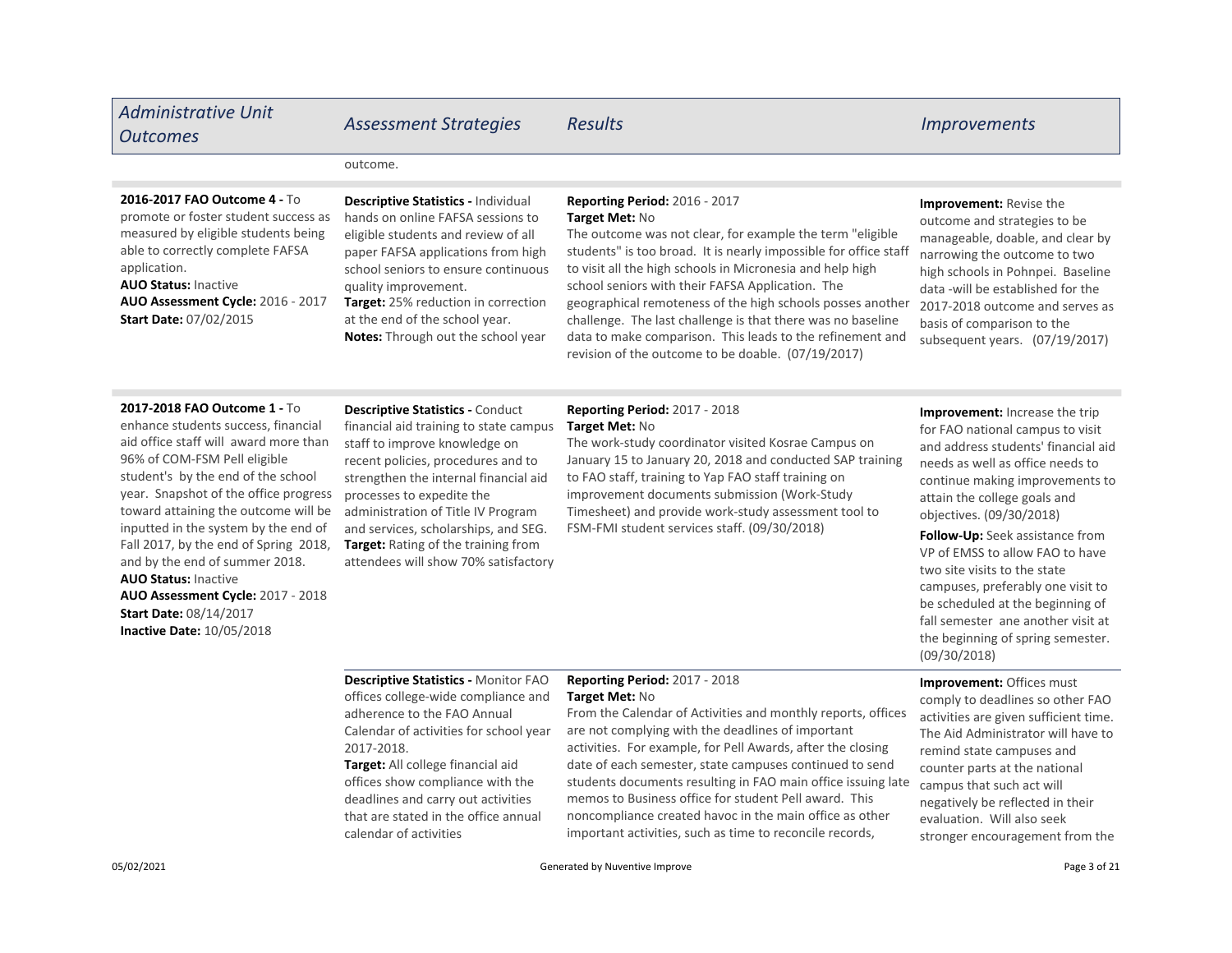| <b>Administrative Unit</b><br><b>Outcomes</b> | <b>Assessment Strategies</b>                                                                                                                                                                                                                                                                                                                                                                                                                                                      | <b>Results</b>                                                                                                                                                                                                                                                                                                                                                                                                                                                          | <i><u><b>Improvements</b></u></i>                                                                                                                                                                                                                                                                                                                                                                                                                                                          |
|-----------------------------------------------|-----------------------------------------------------------------------------------------------------------------------------------------------------------------------------------------------------------------------------------------------------------------------------------------------------------------------------------------------------------------------------------------------------------------------------------------------------------------------------------|-------------------------------------------------------------------------------------------------------------------------------------------------------------------------------------------------------------------------------------------------------------------------------------------------------------------------------------------------------------------------------------------------------------------------------------------------------------------------|--------------------------------------------------------------------------------------------------------------------------------------------------------------------------------------------------------------------------------------------------------------------------------------------------------------------------------------------------------------------------------------------------------------------------------------------------------------------------------------------|
|                                               | Notes: Even thought the office<br>calendar of activities were already<br>emailed to state campus staff at the<br>end of summer 2017, Counterparts<br>at the national campus as well as the<br>director to send out reminder of<br>deadlines and schedule of activities<br>(outreach and workshop) to state<br>campus counterparts. Email log of<br>staff communication on reminders<br>will be complied and reviewed to see<br>of it correlate with state campuses<br>activities. | properly filing completed records and reviewing them were<br>not given sufficient time. (09/30/2018)                                                                                                                                                                                                                                                                                                                                                                    | Department Vice President to add<br>voice to the office administrator<br>on strict compliance.<br>(09/30/2018)                                                                                                                                                                                                                                                                                                                                                                             |
|                                               | <b>Descriptive Statistics - Improve</b><br>frequency of inter-campus<br>communication on students financial<br>aid need/challenges.<br>Target: Evidence of improvement is<br>visible such as timely and increase in<br>Pell Grant award for campuses<br>students will be reflected in monthly<br>report provided to the office head at<br>the national campus.                                                                                                                    | <b>Reporting Period: 2017 - 2018</b><br><b>Target Met: Yes</b><br>Emails and VOIP were used and can see that there is<br>improvement in this area. Evidence is the improvement on<br>the ratio of Pell Eligible students who received Pell Award<br>for the school year has increased. (09/30/2018)                                                                                                                                                                     | Improvement: Monitor via<br>monthly report on state campus<br>and national campus<br>communication on Pell Award and<br>Work-Study communication.<br>Evidence of which will be shown<br>from the ratio of Pell award vs.<br>Pell eligible from each campus as<br>well as work-study. (09/30/2018)<br>Follow-Up: Monthly as well as<br>quarterly report to the office<br>Director and to the Department<br>Vice President as part of the<br>Department Report to the Board.<br>(09/30/2018) |
|                                               | Descriptive Statistics - Conduct at<br>least a workshop on FAFSA 2018-<br>2019 application process to assist<br>current students to properly fill out<br>their paper FAFSA. Hardcopies will<br>be distributed to participants.<br>Participants will be reminded to<br>return to FAO staff the hardcopies of<br>their FAFSA for FAO staffs to input<br>the information online. Students will<br>also bring the required                                                            | Reporting Period: 2017 - 2018<br>Target Met: Yes<br>A total of nine workshops were conducted to current<br>students at the National Campus during fall 2017. The<br>cultural grouping is as follow: PingMwok and Nukap (26<br>participants), KSO (22 participants), Kolonia (21<br>participants), Kitti (24 participants) Chuu Chok (18<br>participants) YSO (44 participants), Madelenihmw (14<br>participants), Uh (18 participants) and Sohkes (16<br>participants). | Improvement: Due to time<br>constraints, there is a need to<br>refocus the workshop only on one<br>item instead of three things. That<br>is, the presentation should<br>exclusively focus on filing the<br>FAFSA. The other part of the<br>Financial Aid process which<br>include Providing three required<br>documents can be moved to be                                                                                                                                                 |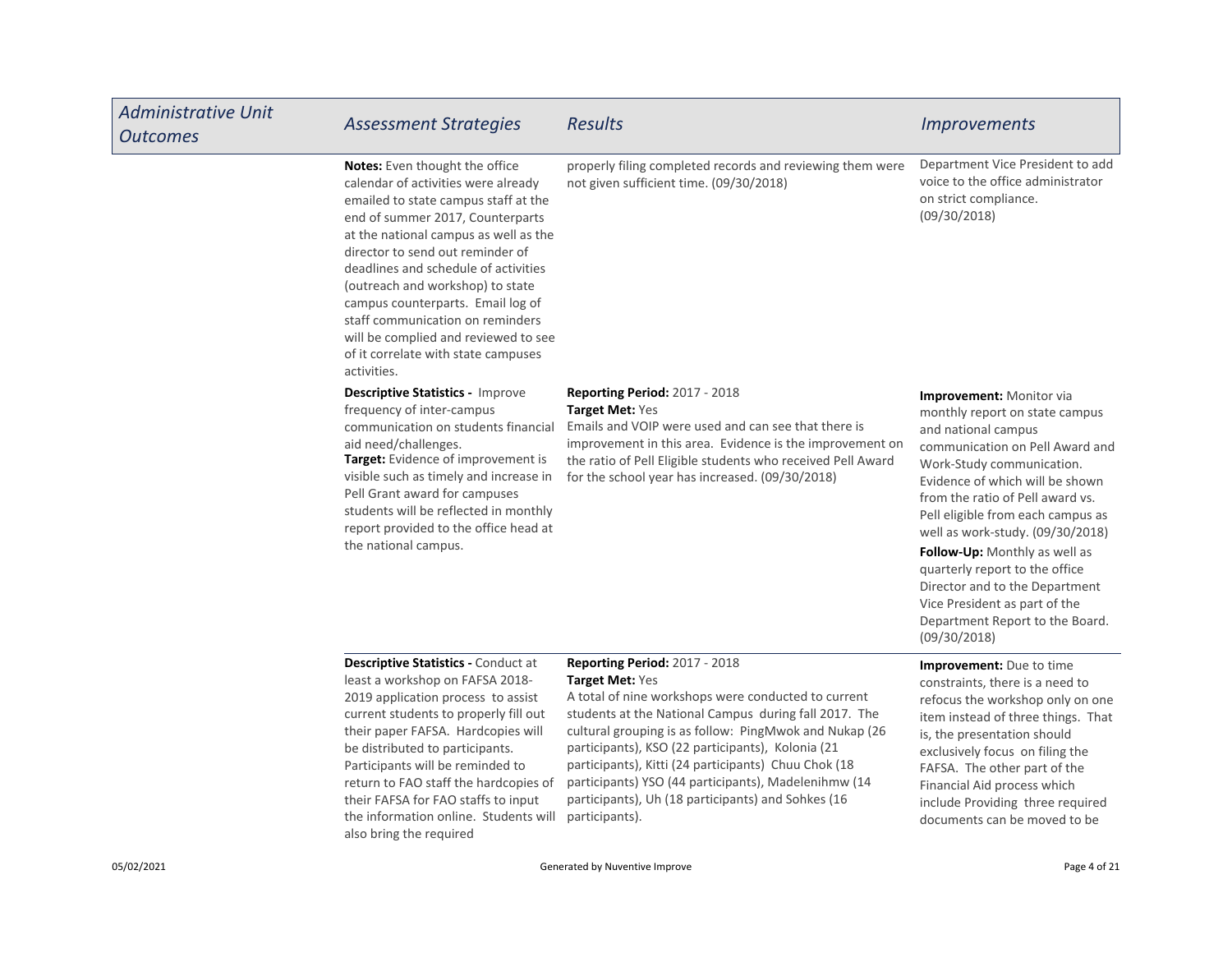| <b>Administrative Unit</b><br><b>Outcomes</b>                                                                                                                                                                                                                                                                                        | <b>Assessment Strategies</b>                                                                                                                                                                                                                                                                                                                                                                                                                                                          | <b>Results</b>                                                                                                                                                                                                                                                                                                                                                                                                                                                                                                                                                                                                                                                                                                                                                                | <i><b>Improvements</b></i>                                                                                                                                                                                                                                                                                                                                                                                                                                                  |
|--------------------------------------------------------------------------------------------------------------------------------------------------------------------------------------------------------------------------------------------------------------------------------------------------------------------------------------|---------------------------------------------------------------------------------------------------------------------------------------------------------------------------------------------------------------------------------------------------------------------------------------------------------------------------------------------------------------------------------------------------------------------------------------------------------------------------------------|-------------------------------------------------------------------------------------------------------------------------------------------------------------------------------------------------------------------------------------------------------------------------------------------------------------------------------------------------------------------------------------------------------------------------------------------------------------------------------------------------------------------------------------------------------------------------------------------------------------------------------------------------------------------------------------------------------------------------------------------------------------------------------|-----------------------------------------------------------------------------------------------------------------------------------------------------------------------------------------------------------------------------------------------------------------------------------------------------------------------------------------------------------------------------------------------------------------------------------------------------------------------------|
|                                                                                                                                                                                                                                                                                                                                      | documents along with the paper<br>FAFSA.<br>Target: 70% of workshop<br>participants will correctly fill out and<br>return hard copies of the FAFSA                                                                                                                                                                                                                                                                                                                                    | The FAFSA outreach was conducted toward the end of<br>October and last through November 29, 2017. The<br>workshops were conducted during the free period at the<br>national campus.                                                                                                                                                                                                                                                                                                                                                                                                                                                                                                                                                                                           | part of the information shared<br>during the orientation. The SAP<br>review part will then move to be a<br>part of the office collaboration<br>efforts with academic advisors.                                                                                                                                                                                                                                                                                              |
|                                                                                                                                                                                                                                                                                                                                      | along with the required documents<br>to Financial Aid Office.<br><b>Notes:</b> Anticipate that this strategy<br>will help to speed up the early<br>disbursement of Pell award to<br>eligible students                                                                                                                                                                                                                                                                                 | The survey attempt to capture students knowledge about<br>filling out the FAFSA, identify where the obstacles are that<br>hinder the pace of awarding Pell Grant to eligible recipients,<br>and covered basic knowledge about the Satisfactory<br>Academic Progress Review.                                                                                                                                                                                                                                                                                                                                                                                                                                                                                                   | This will not further complicate<br>student learning during the<br>presentation event. Office staff<br>had to go through the FAFSA<br>application faster so they can also                                                                                                                                                                                                                                                                                                   |
|                                                                                                                                                                                                                                                                                                                                      |                                                                                                                                                                                                                                                                                                                                                                                                                                                                                       | Survey result: Sixty percent of participants correctly<br>answered the FAFSA questions, 88% were able identify the<br>three required documents, 85% indicated their preference<br>to receive their refund after the mid-term and 88%<br>provided correct answer on the SAP review process.<br>(09/30/2018)                                                                                                                                                                                                                                                                                                                                                                                                                                                                    | cover the other topics. If the<br>change is made, more time will be<br>given to those who has questions<br>on how to properly fill out the<br>FAFSA. (09/30/2018)                                                                                                                                                                                                                                                                                                           |
| 2017-2018 FAO Outcome 4 - To<br>promote student success, 70% of<br>workshop participants (seniors) from<br>selected high school will be able to<br>correctly complete paper FAFSA<br>applications.<br><b>AUO Status: Inactive</b><br>AUO Assessment Cycle: 2017 - 2018<br>Start Date: 07/20/2017<br><b>Inactive Date: 10/05/2018</b> | <b>Descriptive Statistics - A. Conduct</b><br>financial aid FAFSA Workshop with<br>the selected high school. For the<br>national campus, Pohnpei Island<br>Central School and Our Lady of<br>Mercy High School were the two<br>selected high school to conduct the<br>workshop. Other campuses will<br>select theirs pilot school, preferably<br>the one nearest to the campus.<br>B. Review all paper FAFSA<br>applications submitted by high<br>school seniors to ensure continuous | <b>Reporting Period: 2017 - 2018</b><br>Target Met: Yes<br>This Outcome is similar to Outcome 1.1<br>On Octber 17, 2017 FAO staff conducted FAFSA outreach at<br>OLMHS and assisted all 32 seniors. With the exception of 3<br>students who went overseas to pursue their studies, all<br>received their SARs. Last summer, six of these students<br>attended National Campus and all received their Pell award.<br>October 18, and 20, 20017 FAO staff conducted FAFSA<br>outreach at PICS. A total of 217 attended the outreach.<br>During the summer, 81 of these students attended and 80<br>received their Pell Award. This semester, 152 of these<br>students enrolled and we are aiming to award all of them<br>this semester. More than 70 of these students received | <b>Improvement:</b> Even though the<br>target was met, the national<br>campus was the only campus<br>doing this FAFSA outreach. This<br>school year, the Calvary Christian<br>Academy and Nahnpei Memorial<br>High School will be added. Will<br>also communicate to state<br>campuses to conduct FAFSA<br>outreach to one high school in<br>their state, preferably the high<br>school that is closest. This<br>information was shared with<br>Gertrude from Yap Campus on |

Target: 70% of FAFSA applications submitted will be free of errors.

Notes: The data collected will be our base line data to compare it with data from subsequent years.

Related Documents:

quality improvement.

(09/30/2018)

their SARs and does not need further correction.

September 28,2018 during the Director of FAO meeting with FAO and student services meeting held at Yap Campus from 2pm to 5pm.

(09/30/2018)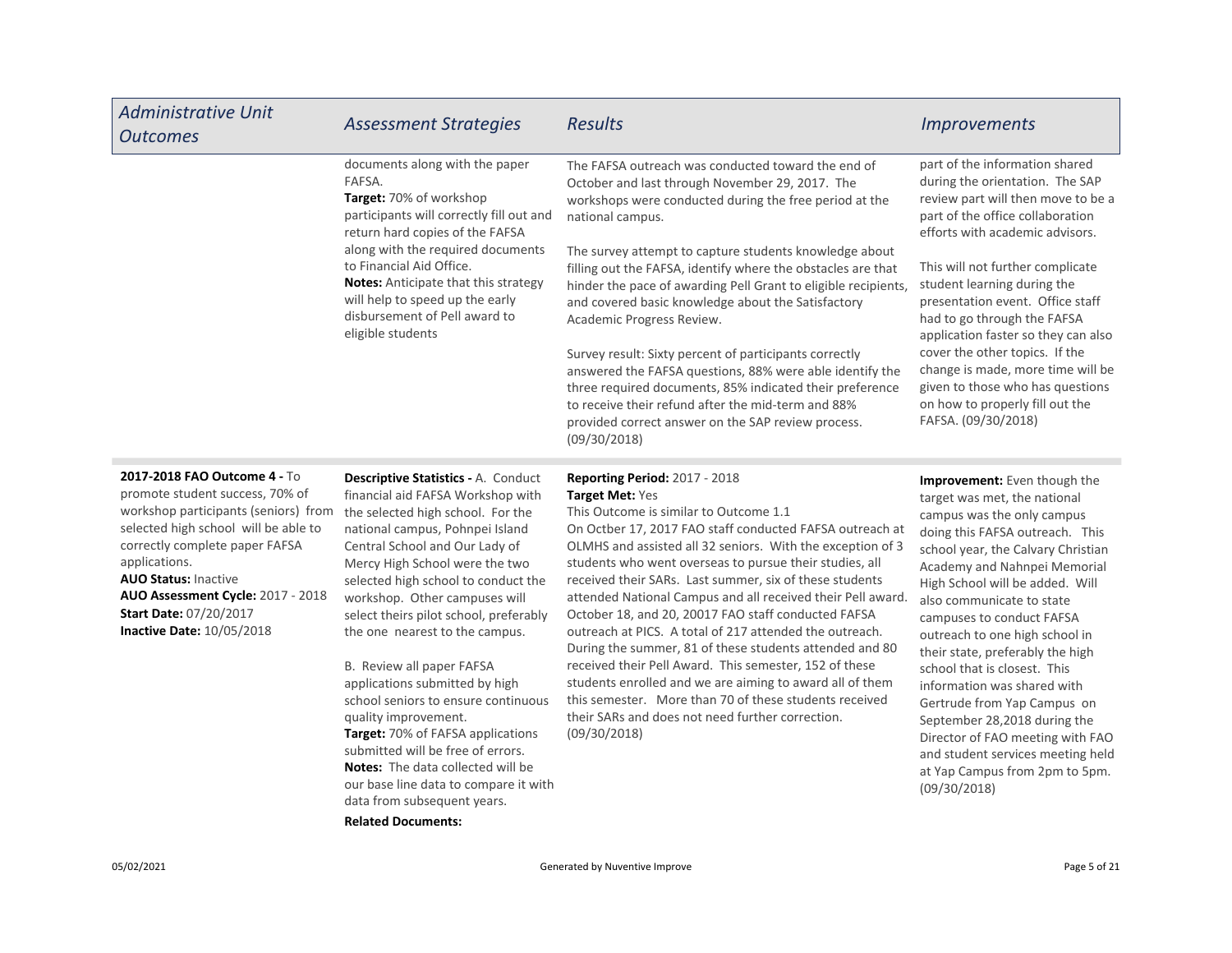#### Administrative Unit nammistrative online and Assessment Strategies Results and the control of the Improvements and Assessment Strategies Results and the control of the Improvements 2017 FAFSA Workshop (PICS High School).pdf AUO Status: Inactive **Inactive Date:** 10/05/2018 **Target:** 70% of financial aid **Improvement:** This Outcome is similar to Outcome 1.8 as earlier reported. Despite the number of workshops held, the time utilized was limited as it was conducted during the free period. Further, the office only able to conduct one fall semester workshop and did not conduct any during the Reporting Period: 2017 - 2018 Target Met: No A total of nine workshops were conducted to current students at the National Campus during the fall semester of 2017. The cultural grouping is as follow: PingMwok and Nukap (26 participants), KSO (22 participants), Kolonia (21 participants), Kitti (24 participants) Chuu Chok (18 participants) YSO (44 participants), Madelenihmw (14 participants), Uh (18 participants) and Sohkes (16 participants). Survey - Two financial aid presentations on financial aid services, policies, and procedures to be coordinated with and conducted for the various COM-FSM students cultural groups. One presentation to each cultural groups will commence in September 2017 and another one to commence in March 2018. AUO Assessment Cycle: 2017 - 2018 2017-2018 FAO Outcome 2 - To promote and foster student success new participants will demonstrate knowledge of available financial aid programs and services at the College of Micronesia-FSM Start Date: 09/05/2017

participants will be able to score 70% and above on the survey to be distributed after the financial aid

Notes: Fall semester presentation started September 2019 and the last presentation to Pohnpei National Campus students was last one for this activity this semester. Result of the survey will be reported by next week (October 16-20). Spring semester presentation to start April

presentation.

2017.

The FAFSA outreach was conducted toward the end of October and last till Novemebr 29 during the free period at the national campus.

Presentation was divided into three sections: FAFSA Application, Required Documents, and SAP review. The survey attempt to capture students knowledge about filling out the FAFSA, identify where the obstacles are that hinder the pace of awarding Pell to eligible recipients, and basic knowledge about the SAP.

Survey result is that students (60%) correctly answer the FAFSA questions, 88% identify the three required documents correctly, and 85 percent wants to receive their refund after the mid-term. Eighty eight percent (88%) provided correct answer on the SAP review process. FAO staff only conducted workshops during the fall semester and none in spring semester so despite the number of workshops to various cultural groups it was only conducted in fall semester. (09/30/2018)

spring semester. (The number of workshops to the various cultural groups is counted as one workshop for fall and if the office repeat the workshop in spring, that will be considered as two workshops) and did not conduct any during the spring semester.

The failure to conduct a workshop in spring is due to the major college activity, the College 25th Anniversary. Office staff were mobilized into various groups and assigned to assist on various activities to attend to preparations for the college anniversary.

Office staff will re-evaluate the stategy used for this Outcome whether to eliminate it or maintain it as one new Outcome (Improving Academic Advising) will be added to the office outcomes.

Since two sections of the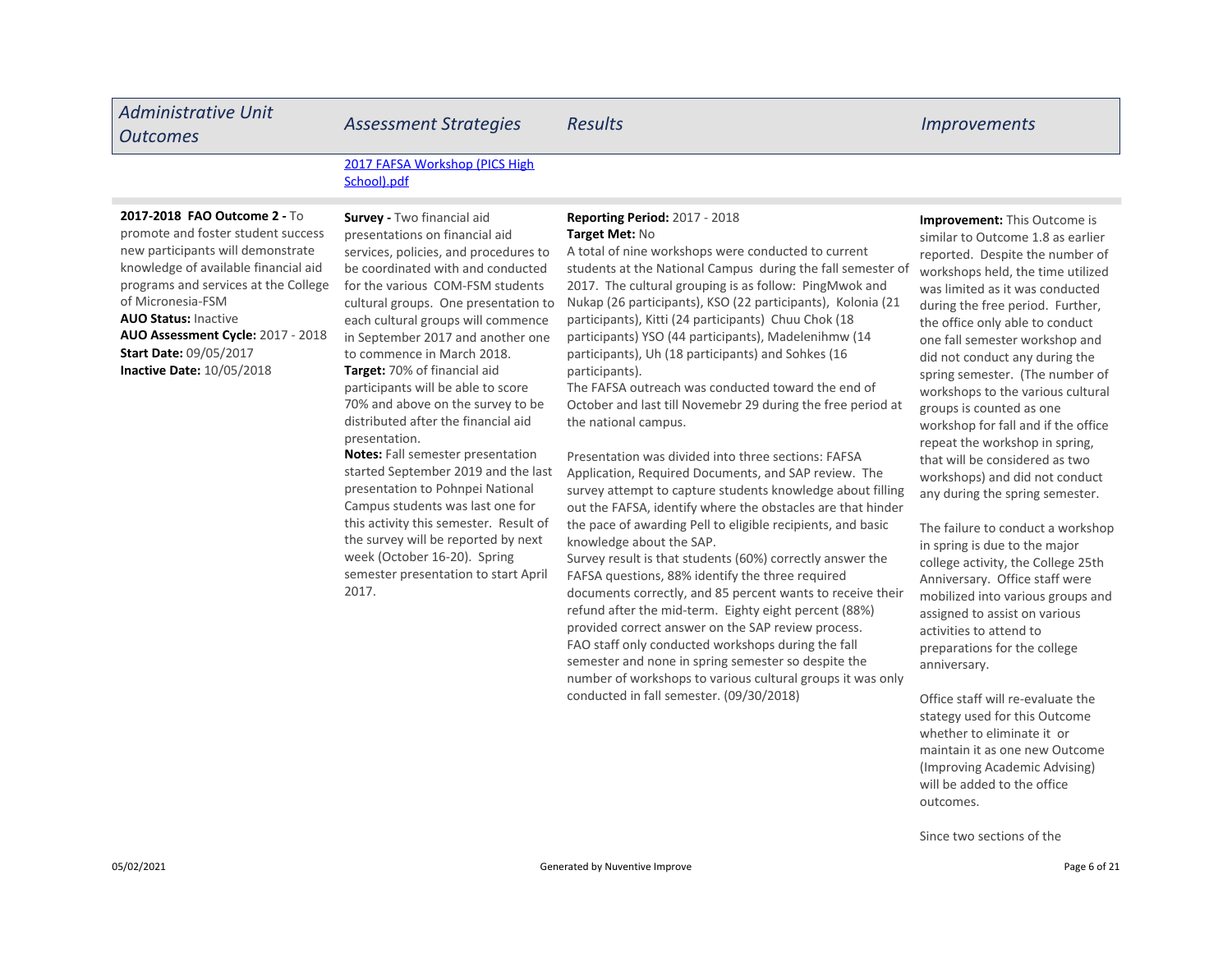presentations score higher than the benchmark or target of 70% and one ranked below 70%, the collective score is 77% soI choose to say that the FAO reached the target. (09/30/2018)

Target: 80% of those attended the workshops will testify that they had gained knowledge on Satisfactory Academic Progress policy. **Survey - With emphasis on measures** of student success, a total of two financial aid workshops on the Satisfactory Academic Progress (SAP) review will be conducted at the beginning of each semester to enrolling students.

#### 2017-2018 Outcome FAO 3 - To

enrich students learning experience through the Work-Study Program: A. 70% of students who participated gained work experience from utilizing the program

AUO Status: Inactive AUO Assessment Cycle: 2017 - 2018 B. 70% of students receive high level of positive ratings on reliability from host agencies supervisors

Inactive Date: 10/05/2018 Start Date: 07/20/2017

Survey - From the student exit survey of employer, student will indicate satisfaction of gaining work experience based on his/her work experience from the host agency (student will either strongly agree or agree that he/she gained some experience from the work-study program)

Target: At least 70% of work-study students will indicate on their survey that they gained work experience from the work-study program Notes: Two surveys will be used to provide a complete reflection of the outcome.

#### Related Documents:

Work-Study Program Exit Form.pdf

#### Reporting Period: 2017 - 2018 Target Met: Yes

The purpose of the work-study is to [pro](https://comfsm.tracdat.com:443/tracdat/viewDocument?y=Hs8UdnRK3FUD)vide students with an opportunity to get exposed to the real working environment and to enable them to gain and learn work experience from their place of work-study. During Fall 2017 semester, a total of 402 students from across six campuses completed the survey. Out of the 402 respondents (N), a total of 374 (93%) indicated on the survey a response of either strongly agree or agree that they gained some work experience from the work-study program. This total of 374 (93%) was the college wide collective response to the survey given at the end of Fall 2017 semester.

During Spring 2018 semester, a total of 361 students from across six campuses completed the survey. Out of the 361 respondents (N), a total of 347 (96%) indicated on the survey that they strongly agreed or agreed that they gained some work experience from the work-study program. See related survey results. This total of 347 (96%) was the college wide collective response to the survey given at the end of Spring 2018 semester. (09/16/2018)

Improvement: Even though the target was met there is a need to strategize on increasing the response rate. Most of the response rate came from National campus. Each campus should come up with ways to increase the response rate at their respected campuses so that the result may not be skewed only to one campus. State campuses should set up a target to reach and strategies on how to meet this target for 2018-2019 assessment. Continuation of this outcome, strategy and target to be used again for 2018-2019 cycle is recommended. (09/16/2018)

Follow-Up: Work-Study coordinator will meet with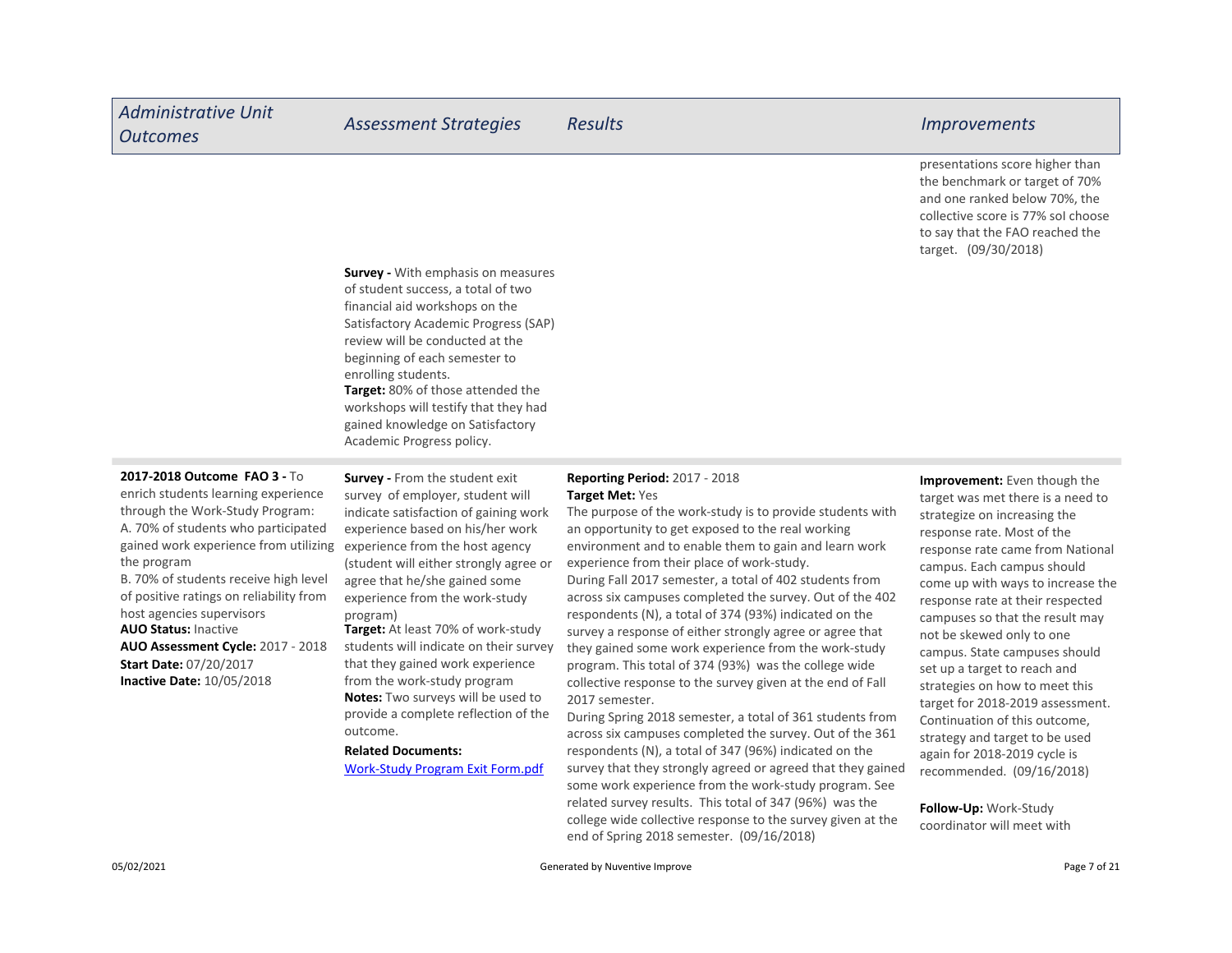| <b>Administrative Unit</b><br><b>Outcomes</b> | <b>Assessment Strategies</b>                                                                                                                                                                                                                                                                                                                                                                                                                                  | <b>Results</b>                                                                                                                                                                                                                                                                                                                                                                                                                                                                                                                                                                                                                                                                                                                              | <i><u><b>Improvements</b></u></i>                                                                                                                                                                                                                                                                                                                                                                                                                    |
|-----------------------------------------------|---------------------------------------------------------------------------------------------------------------------------------------------------------------------------------------------------------------------------------------------------------------------------------------------------------------------------------------------------------------------------------------------------------------------------------------------------------------|---------------------------------------------------------------------------------------------------------------------------------------------------------------------------------------------------------------------------------------------------------------------------------------------------------------------------------------------------------------------------------------------------------------------------------------------------------------------------------------------------------------------------------------------------------------------------------------------------------------------------------------------------------------------------------------------------------------------------------------------|------------------------------------------------------------------------------------------------------------------------------------------------------------------------------------------------------------------------------------------------------------------------------------------------------------------------------------------------------------------------------------------------------------------------------------------------------|
|                                               |                                                                                                                                                                                                                                                                                                                                                                                                                                                               | <b>Related Documents:</b><br><b>Gaining Work Experience Response Fall 2017 Result.pdf</b><br>Gaining Work Experience Response Spring 2018 Result.pdf<br><b>Work-Study Program Exit Form.pdf</b>                                                                                                                                                                                                                                                                                                                                                                                                                                                                                                                                             | Financial Aid Office (FAO)<br>counterparts from each of the<br>state campuses including Career &<br><b>Technical Education Center (CTEC)</b><br>to set a specific target for the<br>response rate for the 2018-2019<br>assessment cycle and to dialogue<br>on ways to increase the response<br>rate to meet the set target.<br>(09/17/2018)                                                                                                          |
|                                               | <b>Survey - From the employers' survey</b><br>of students' reliability, the survey<br>will indicate positive level of<br>satisfaction from the project<br>assigned to students.<br><b>Target:</b> At least 70% of work-study<br>students will be rated excellent or<br>above average on reliability from<br>host agencies supervisors.<br>Notes: Two surveys will be used to<br>provide a complete reflection of the<br>outcome.<br><b>Related Documents:</b> | <b>Reporting Period: 2017 - 2018</b><br>Target Met: Yes<br>Students who were placed on the work-study program were<br>evaluated by their host agencies supervisors at the end of<br>their work-study period. The result pertaining to reliability<br>of the student was based on how the student was being<br>prepared for work, honesty, being dependable, being a fast<br>learner, reporting to the supervisor on work progress, being<br>trustworthy and other personal characters that the<br>supervisor believed may deem credible to be recognized.<br>During Fall 2017, a total of 417 work-study students were<br>evaluated by their work-study supervisors. From the 417<br>evaluated students, a total of 319 (77%) students were | <b>Improvement:</b> Even though the<br>target was met there is a need to<br>strategize on increasing the<br>response rate. Most of the<br>response rate came from National<br>campus. Each campus should<br>come up with ways to increase the<br>response rate at their respected<br>campuses so that the result may<br>not be skewed only to one<br>campus. State campuses should<br>set up a target to reach and<br>strategies on how to meet this |

87 (21%) were rated "Average", and 11 (3%) were rated "Below Average" and "Needs Improvement". The rating for both Excellent and Above Average altogether that gave a total of 319 (77%) had provided for a positive rating for work-study students college wide during Fall 2017

During Spring 2018, a total of 354 work-study students were again evaluated by their work-study supervisors. From the 354 evaluated students, a total 301 (85%) students were rated "Excellent" and "Above Average" by their supervisors, 45 (13%) were rated "Average", and eight (2%) were rated "Below Average" and "Needs Improvement". The rating for both Excellent and Above Average altogether that gave a total of 301 (85%) had provided for a positive rating again for work-study students college wide during

SEG Work-Study Performance Evaluation Sheet.pdf

semester.

Spring 2018 semester.

target for 2018-2019 assessment. Continuation of this outcome, strategy and target to be used again for 2018-2019 cycle is recommended. (09/17/2018) Follow-Up: Work-Study coordinator will meet with FAO counterparts from each of the state campuses including Career & Technical Education Center (CTEC) to set a specific target for the response rate for 2018-2019 assessment cycle and to discuss and plan ways to increase the response rate to meet the set

target. (09/17/2018)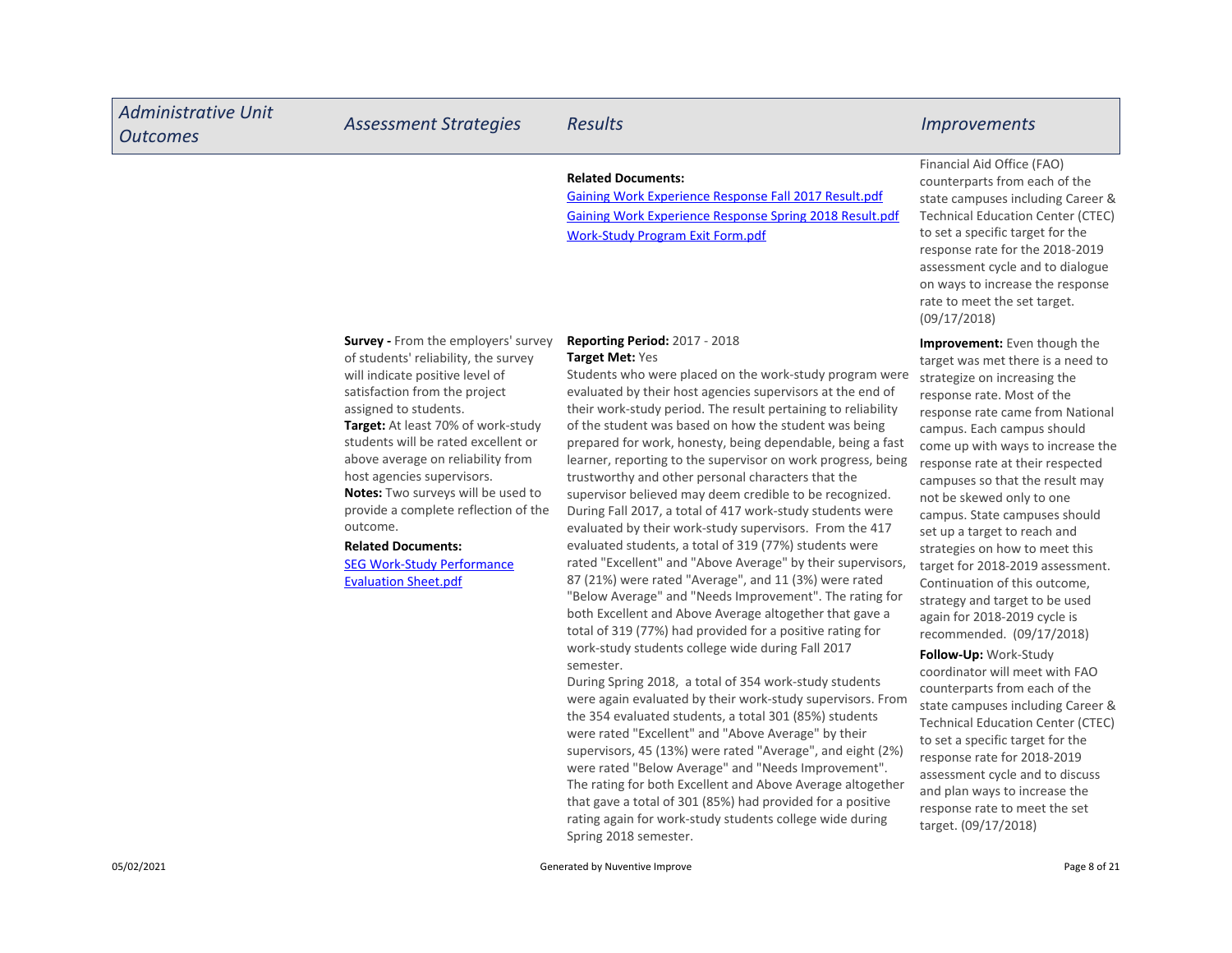| <b>Administrative Unit</b><br><b>Outcomes</b>                                                                                                                                                                                                                                                                                                                                          | <b>Assessment Strategies</b>                                                                                                                                                                                                                                                                                                                                                                                                                                                                                                                                                                                                                                                                                                                      | <b>Results</b>                                                                                                                                                                                                                                                                                                                                                                                               | <b>Improvements</b> |
|----------------------------------------------------------------------------------------------------------------------------------------------------------------------------------------------------------------------------------------------------------------------------------------------------------------------------------------------------------------------------------------|---------------------------------------------------------------------------------------------------------------------------------------------------------------------------------------------------------------------------------------------------------------------------------------------------------------------------------------------------------------------------------------------------------------------------------------------------------------------------------------------------------------------------------------------------------------------------------------------------------------------------------------------------------------------------------------------------------------------------------------------------|--------------------------------------------------------------------------------------------------------------------------------------------------------------------------------------------------------------------------------------------------------------------------------------------------------------------------------------------------------------------------------------------------------------|---------------------|
|                                                                                                                                                                                                                                                                                                                                                                                        |                                                                                                                                                                                                                                                                                                                                                                                                                                                                                                                                                                                                                                                                                                                                                   | Both Fall 2017 and Spring 2018 results had shown that at<br>least 70% of evaluated students were rated excellent or<br>above average. (09/17/2018)<br><b>Related Documents:</b><br><b>Student Reliability Result Fall 2017.pdf</b><br><b>Student Reliability Result Spring 2018.pdf</b><br><b>SEG Work-Study Performance Evaluation Sheet.pdf</b>                                                            |                     |
| 2018-2019 FAO Outcome 1 - To<br>enhance students success, financial<br>aid office staff will award more than<br>96% of COM-FSM Pell eligible<br>student's by the end of the school<br>year. Snapshot of the office progress<br>toward attaining the outcome will be<br>inputted in the system by the end of<br>Fall 2018, by the end of Spring 2019,<br>and by the end of summer 2019. | <b>Descriptive Statistics - Conduct</b><br>financial aid training to state campus<br>staff to improve knowledge on<br>recent policies, procedures and to<br>strengthen the internal financial aid<br>processes to expedite the<br>administration of Title IV Program<br>and services, scholarships, and SEG.<br>Target: Rating of the training from<br>attendees will show 70% satisfactory                                                                                                                                                                                                                                                                                                                                                       | <b>Reporting Period: 2018 - 2019</b><br>Target Met: Yes<br>Director and Work-Study Coordinator did visit all campuses<br>and conduct cross-training, and faculty training as well as<br>sharing of office procedures, work-study site visits and<br>application process. (08/20/2019)<br>Improvement Plan: Follow Program Assessment Plan to<br>increase number of site visits and improve outcome of visits |                     |
| <b>AUO Status: Inactive</b><br>AUO Assessment Cycle: 2018 - 2019<br><b>Start Date: 08/01/2018</b><br><b>Inactive Date: 07/31/2019</b>                                                                                                                                                                                                                                                  | Descriptive Statistics - Monitor FAO<br>offices college-wide compliance and<br>adherence to the FAO Annual<br>Calendar of activities for school year<br>2018-2019.<br>Target: All college financial aid<br>offices show compliance with the<br>deadlines and carry out activities<br>that are stated in the office annual<br>calendar of activities<br><b>Notes:</b> Even thought the office<br>calendar of activities were already<br>emailed to state campus staff at the<br>end of summer 2017, Counterparts<br>at the national campus as well as the<br>director to send out reminder of<br>deadlines and schedule of activities<br>(outreach and workshop) to state<br>campus counterparts. Email log of<br>staff communication on reminders | <b>Reporting Period: 2018 - 2019</b><br>Target Met: Yes<br>The cut off dates were followed with minor adjustment. So<br>far result is good which showed that spring Pell award has<br>increased, same as summer (08/20/2019)<br>Improvement Plan: Continue to share office Calendar of<br>activities and send out reminders to state campuses two<br>weeks before deadline                                   |                     |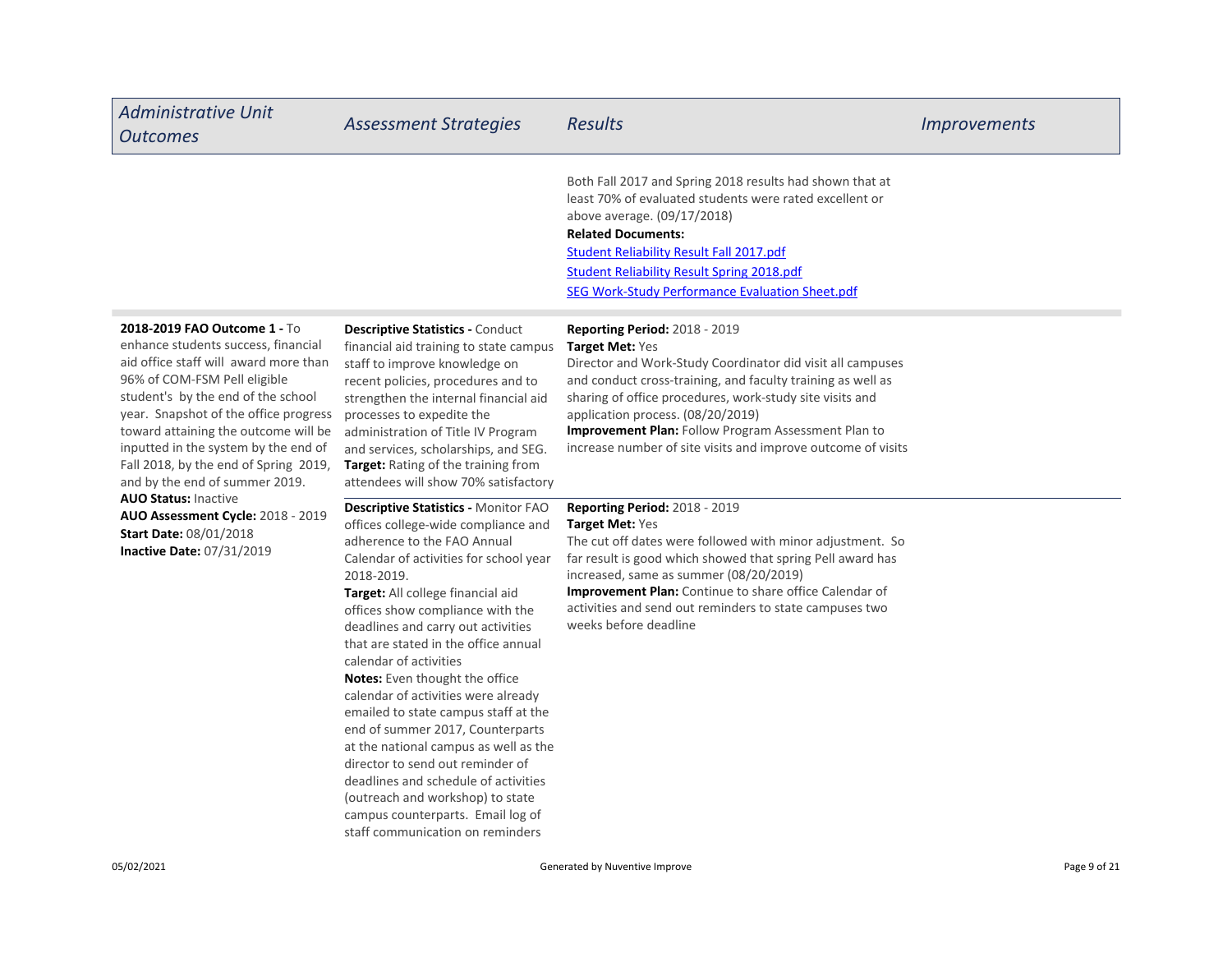| <b>Administrative Unit</b><br><b>Outcomes</b> | <b>Assessment Strategies</b>                                                                                                                                                                                                                                                                                                                                                                                                                                           | <b>Results</b>                                                                                                                                                                                                                                                                                                                                                                                                                                                                                                                                                                                                                                                                                                                   | <i>Improvements</i> |
|-----------------------------------------------|------------------------------------------------------------------------------------------------------------------------------------------------------------------------------------------------------------------------------------------------------------------------------------------------------------------------------------------------------------------------------------------------------------------------------------------------------------------------|----------------------------------------------------------------------------------------------------------------------------------------------------------------------------------------------------------------------------------------------------------------------------------------------------------------------------------------------------------------------------------------------------------------------------------------------------------------------------------------------------------------------------------------------------------------------------------------------------------------------------------------------------------------------------------------------------------------------------------|---------------------|
|                                               | will be complied and reviewed to see<br>of it correlate with state campuses<br>activities.<br><b>Descriptive Statistics - Improve</b><br>frequency of inter-campus<br>communication on students financial<br>aid need/challenges.<br>Target: Evidence of improvement is<br>visible such as timely and increase in<br>Pell Grant award for campuses<br>students will be reflected in monthly<br>report provided to the office head at<br>the national campus.           |                                                                                                                                                                                                                                                                                                                                                                                                                                                                                                                                                                                                                                                                                                                                  |                     |
|                                               | <b>Descriptive Statistics - Conduct at</b><br>least a workshop on FAFSA 2018-<br>2019 application process to assist<br>current students to properly fill out<br>their paper FAFSA. Hardcopies will<br>be distributed to participants.<br>Participants will be reminded to<br>return to FAO staff the hardcopies of<br>their FAFSA for FAO staffs to input<br>the information online. Students will<br>also bring the required documents<br>along with the paper FAFSA. | <b>Reporting Period: 2018 - 2019</b><br><b>Target Met: Yes</b><br>The Office scheduled and conducted a two-week (Monday,<br>Wednesday & Friday 1:00pm to 1:59pm FAFSA workshop<br>during the spring semester. Only 144 students attended the<br>workshop. On the survey collected, the result is as follow:<br>Overall 100% of participants were satisfied with the<br>presentation. Per questions on the survey, 99% understand<br>how to fill out the 2019-2020 FAFSA; 98% have understood<br>the common mistake or factors that delayed them to<br>receive Pell award; 100% know the required documents to<br>provide financial aid office; 97% recommend that FAO<br>repeat similar workshop next school year; and 97% think |                     |
|                                               | <b>Target:</b> 70% of workshop<br>participants will correctly fill out and<br>return hard copies of the FAFSA<br>along with the required documents<br>to Financial Aid Office.<br><b>Notes:</b> Anticipate that this strategy<br>will help to speed up the early<br>disbursement of Pell award to<br>eligible students                                                                                                                                                 | that they understood the main points of the presentation.<br>(07/09/2019)<br>Improvement Plan: Despite the overwhelming positive<br>result of the workshop survey, participants remain small.<br>Strategic ways to get the workshop information to students<br>needs to be explore further. What we have done is work<br>with Student Life to obtain cultural groups officers emails<br>and we send them announcement about the workshop, we<br>put announcement notices around campus but still the turn<br>out is low. It actually increased compared to two years ago.                                                                                                                                                        |                     |
|                                               | <b>Descriptive Statistics - Conduct</b><br>financial aid FAFSA Outreach to<br>three high schools For the national<br>campus, PICS and OLMHS were                                                                                                                                                                                                                                                                                                                       | Reporting Period: 2018 - 2019<br>Target Met: No<br>National Campus did conducted the outreach to both PICS<br>and OLMHS. Communication was sent and a follow up was                                                                                                                                                                                                                                                                                                                                                                                                                                                                                                                                                              |                     |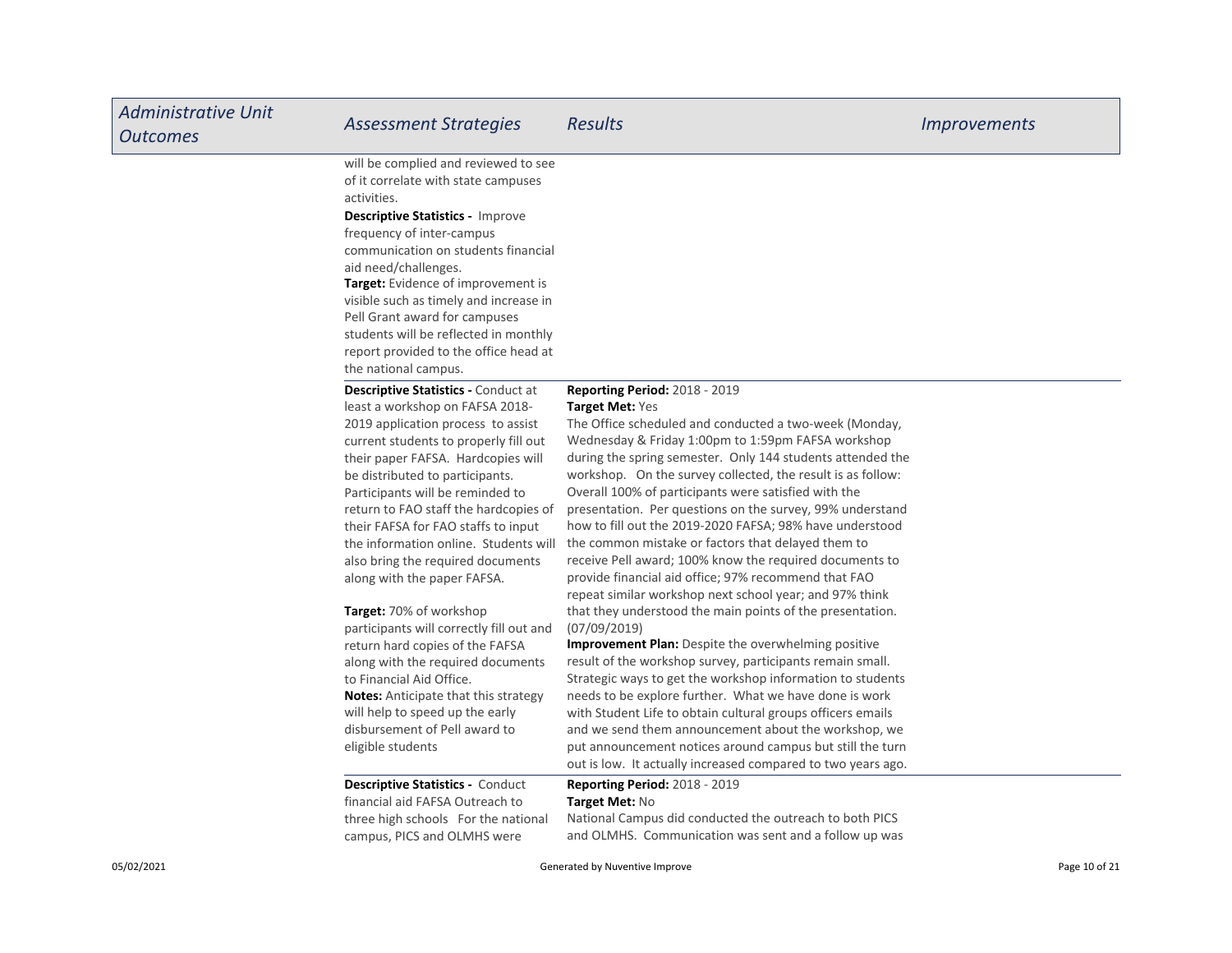| <b>Administrative Unit</b><br><b>Outcomes</b>                                                                                                                                                                                                                                                                                                            | <b>Assessment Strategies</b>                                                                                                                                                                                                                                                                                                                                                                                                                                                               | <b>Results</b>                                                                                                                                                                                                                                                                                                                                                                                                                                                                                                                             | <i>Improvements</i> |
|----------------------------------------------------------------------------------------------------------------------------------------------------------------------------------------------------------------------------------------------------------------------------------------------------------------------------------------------------------|--------------------------------------------------------------------------------------------------------------------------------------------------------------------------------------------------------------------------------------------------------------------------------------------------------------------------------------------------------------------------------------------------------------------------------------------------------------------------------------------|--------------------------------------------------------------------------------------------------------------------------------------------------------------------------------------------------------------------------------------------------------------------------------------------------------------------------------------------------------------------------------------------------------------------------------------------------------------------------------------------------------------------------------------------|---------------------|
|                                                                                                                                                                                                                                                                                                                                                          | selected in 2017-2018 and Calvary<br>Christian Academy is added for the<br>school year 2018-2019 and CTEC<br>FAO staff will undertake the activity<br>for CCA. Yap Campus will do the<br>outreach at Yap High School, Chuuk<br>Campus will do the outreach at<br>Berea High School, and Kosrae<br>Campus at Kosrae High School.<br>Target: 96% of eligible students who<br>enrolled in SY 2019-2002 will receive<br>their Pell grant award.<br>Notes:                                      | also send to CTEC FAO staff to conduct the workshop to<br>Calvary Christian Academy (CCA). Similarly the other three<br>state campuses were also contacted to do the outreach to<br>one high school each for the school year. (07/09/2019)<br>Improvement Plan: CTEC has yet to report and Chuuk, Yap<br>and Kosrae were requested to send their outreach results                                                                                                                                                                          |                     |
|                                                                                                                                                                                                                                                                                                                                                          | <b>Descriptive Statistics - Report the</b><br>total Pell Award Transfers to<br>Business Office and the data from<br>SIS. Further will conduct various<br>strategies to attain the outcome by<br>the end of the school year. The<br>strategies are reported as a separate<br>stand alone individual strategy but<br>all are intended to support the<br>outcome.<br><b>Target:</b> Ninety six percent of Pell<br>eligible students will be awarded at<br>the end of the 208-2019 school year | <b>Reporting Period: 2018 - 2019</b><br><b>Target Met: Yes</b><br>The result has been reported for fall, spring and summer.<br>Seemed to be reduntant and will be eliminated for 2019-<br>2020 Assessment Plan (08/20/2019)<br>Improvement Plan: Will be disregarded in the next plan                                                                                                                                                                                                                                                      |                     |
| 2018-2019 FAO Outcome 2 - To<br>promote and foster student success<br>new students who participated in the<br>workshop will demonstrate<br>knowledge of available financial aid<br>programs and services at the College<br>of Micronesia-FSM<br><b>AUO Status: Inactive</b><br><b>AUO Assessment Cycle: 2018 - 2019</b><br><b>Start Date: 08/01/2018</b> | Descriptive Statistics - The workshop<br>or presentation on Financial Aid<br>topics was presented by the Director<br>to new students.<br>Notes: The result of the survey,<br>which was administered by                                                                                                                                                                                                                                                                                     | Reporting Period: 2018 - 2019<br>Target Met: Yes<br>Approximately 87% of the new students responded that<br>they are now aware about financial aid programs and<br>services available at the college. See link for detail.<br>http://reportswww.comfsm.fm/?q=irpo-survey-<br>(08/21/2019)<br>Improvement Plan: Although this outcome is one of major<br>goal of the office, it is decided that the focus will shift to<br>more general awareness of financial aid programs and<br>services to be presented to high school seniors and TRIO |                     |

participants. Early intervention or education to potential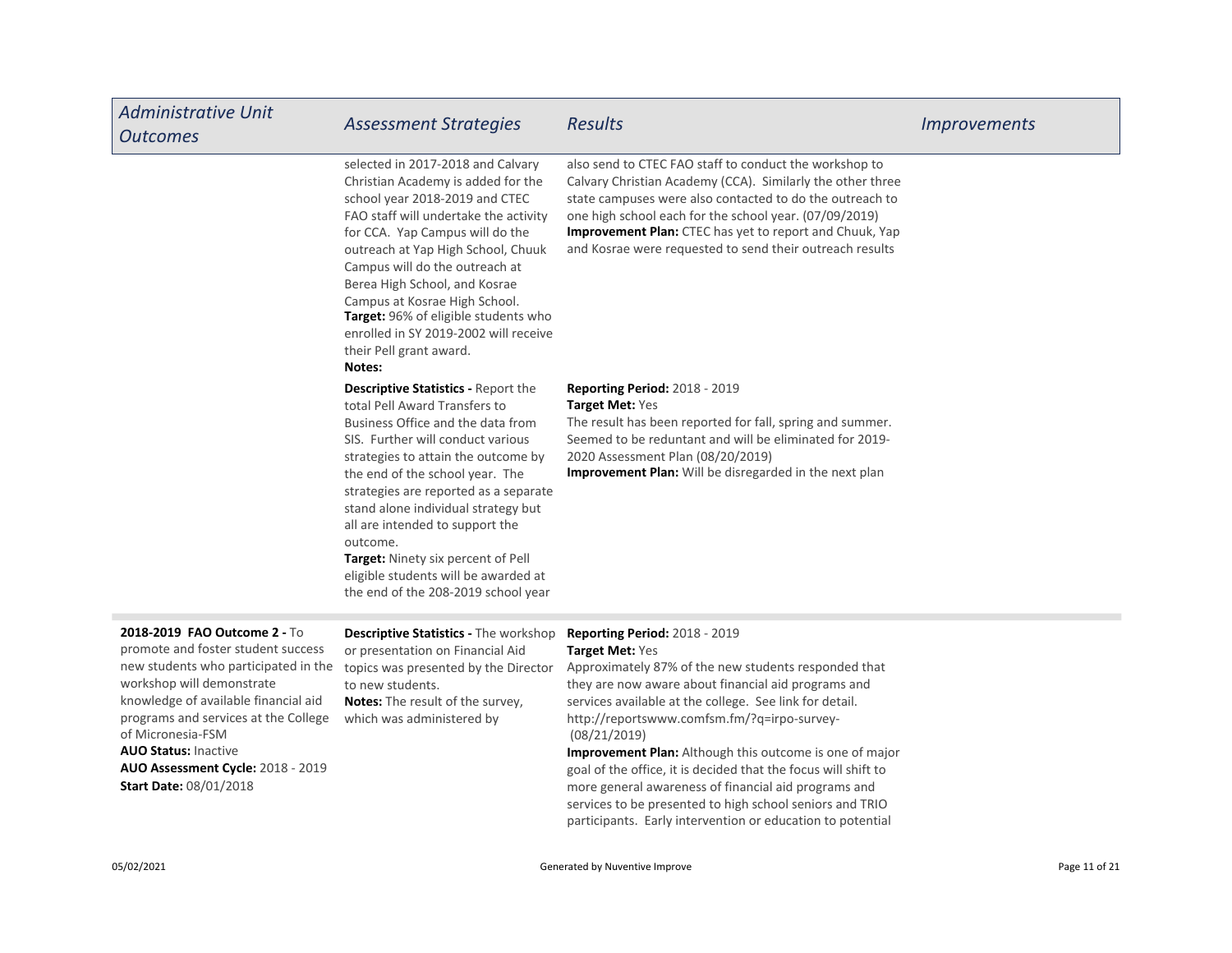| Administrative Unit<br><b>Outcomes</b>                                                                                                                                                                                                                                                                                                                                                                                      | <b>Assessment Strategies</b>                                                                                                                                                                                                                                                                                                                                                                                                                                                                                                                                                                  | <b>Results</b>                                                                                                                                                                                                                                                                                                                                                                                                                                                                                                                                                                                                                                                                                                                                                                                                                                       | <i>Improvements</i> |
|-----------------------------------------------------------------------------------------------------------------------------------------------------------------------------------------------------------------------------------------------------------------------------------------------------------------------------------------------------------------------------------------------------------------------------|-----------------------------------------------------------------------------------------------------------------------------------------------------------------------------------------------------------------------------------------------------------------------------------------------------------------------------------------------------------------------------------------------------------------------------------------------------------------------------------------------------------------------------------------------------------------------------------------------|------------------------------------------------------------------------------------------------------------------------------------------------------------------------------------------------------------------------------------------------------------------------------------------------------------------------------------------------------------------------------------------------------------------------------------------------------------------------------------------------------------------------------------------------------------------------------------------------------------------------------------------------------------------------------------------------------------------------------------------------------------------------------------------------------------------------------------------------------|---------------------|
|                                                                                                                                                                                                                                                                                                                                                                                                                             |                                                                                                                                                                                                                                                                                                                                                                                                                                                                                                                                                                                               | COM-FSM students. This activity provided to new students<br>will continue but will not one of the outcomes for 2019-<br>2020.                                                                                                                                                                                                                                                                                                                                                                                                                                                                                                                                                                                                                                                                                                                        |                     |
| 2018-2019 FAO Outcome 3 - To<br>enrich students learning experience<br>through the Work-Study Program:<br>A. 70% of students who participated<br>gained work experience from utilizing<br>the program<br>B. 70% of students receive high level<br>of positive ratings on reliability from<br>host agencies supervisors<br><b>AUO Status: Inactive</b><br>AUO Assessment Cycle: 2018 - 2019<br><b>Start Date: 08/01/2018</b> | <b>Survey - From the student exit</b><br>survey of employer, a student will<br>indicate satisfaction of gaining work<br>experience based on his/her work<br>experience from the host agency (a<br>student will either strongly agree or<br>agree that he/she gained some<br>experience from the work-study<br>program)<br><b>Target:</b> At least 70% of work-study<br>students will indicate on their survey<br>that they gained work experience<br>from the work-study program<br>Notes: Two surveys (Fall 2018 and<br>Spring 2019) will be used to provide<br>a complete reflection of the | <b>Reporting Period: 2018 - 2019</b><br>Target Met: Yes<br>The purpose of the work-study is to provide students with<br>an opportunity to get exposed to the real working<br>environment and to enable them to gain and learn work<br>experience from their place of work-study.<br>During Fall 2018 semester, a total of 324 students from<br>across 6 campuses completed the survey. Out of the 324<br>respondents 247 (76%) strongly agree that they gained<br>some work experience from the work-study program while<br>59 (18%) agree that they gained some work experience<br>from the work-study program. This makes a total positive<br>result of 306 (94%) of those students who indicated on their<br>survey that they gained work-experience from the work-<br>study program.<br>During Spring 2019 semester a total of 331 students from |                     |

During Spring 2019 semester, a total of 331 students from across 6 campuses completed the survey. Out of the 331 respondents 255 (77%) strongly agree that they gained some work experience from the work-study program while 66 (20%) agree that they gained some work experience from the work-study program.. This makes a total positive result of 321 (97%) of those students who indicated on their survey that they gained work-experience from the workstudy program.

#### (07/13/2019)

outcome.

Improvement Plan: Even though the target was met there is a need to strategize on increasing the response rate. This has been the same challenge from 2018-2019 reporting period. Most of the response rate came from National campus. One main factor was entry was not done from FMI. If FMI entered data the overall respondent rate could have shown some difference. Each campus should come up with ways to increase the response rate at their respected campuses so that the result may not be skewed only to one campus. State campuses should set up a target to reach and strategies on how to meet this target for 2019-2020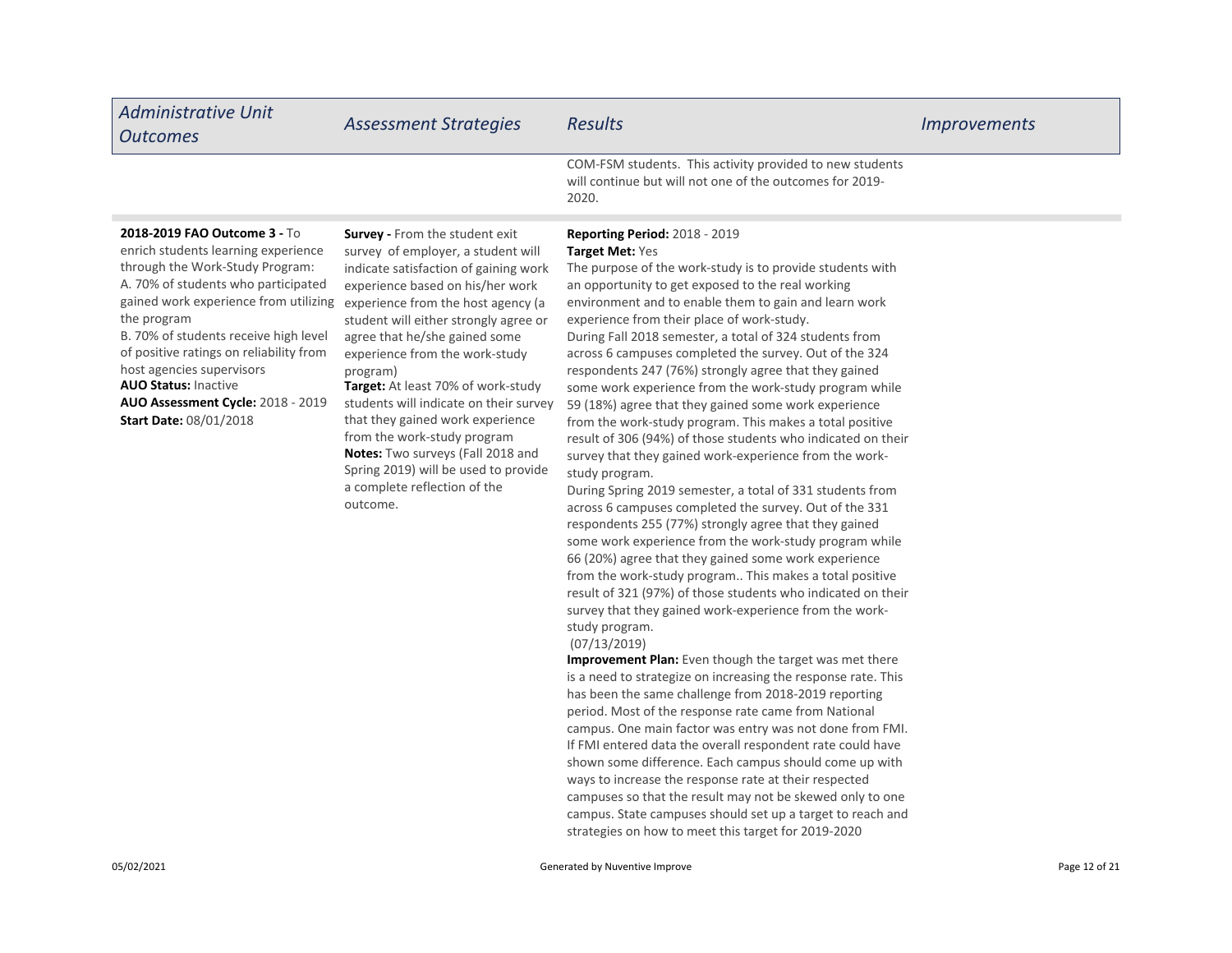assessment.

Survey - From the employers' survey of students' reliability, the survey will indicate positive level of satisfaction from the project assigned to students.

Target: At least 70% of work-study students will be rated excellent or above average on reliability from host agencies supervisors. Notes: Two surveys (at the end of Fall 2018 and Spring 2019) will be used to provide a complete reflection of the outcome.

#### Reporting Period: 2018 - 2019 Target Met: Yes

Students who were placed on the work-study program were evaluated by their host agencies supervisors at the end of their work-study period. The result pertaining to reliability of the student was based on how the student was being prepared for work, honesty, being dependable, being a fast learner, reporting to the supervisor on work progress, being trustworthy and other personal characters that the supervisor believed may deem credible to be recognized. During Fall 2018, a total of 343 work-study students were evaluated by their work-study supervisors. From the 343 evaluated students, a total of 285 (83.1%) students were rated "Excellent" and "Above Average" by their supervisors, 51 (15%) were rated "Average", and 5 (1.6%) were rated "Below Average" and 2(0.6%) "Needs Improvement". The rating for both Excellent and Above Average altogether that gave a total of 285 (83.1%) had provided for a positive rating for work-study students college wide during Fall 2018 semester.

During Spring 2019, a total of 235 work-study students were again evaluated by their work-study supervisors. From the 235 evaluated students, a total 201 (86%) students were rated "Excellent" and "Above Average" by their supervisors, 31 (13.2%) were rated "Average", and three (1.3%) were rated "Below Average" and none for "Needs Improvement". The rating for both Excellent and Above Average altogether that gave a total of 201 (86%) had provided for a positive rating again for work-study students college wide during Spring 2019 semester.

Both Fall 2018 and Spring 2019 results had shown that at least 70% of evaluated students were rated excellent or above average.

#### (07/14/2019)

Improvement Plan: Even though the target was met there is a need to strategize on increasing the response rate. This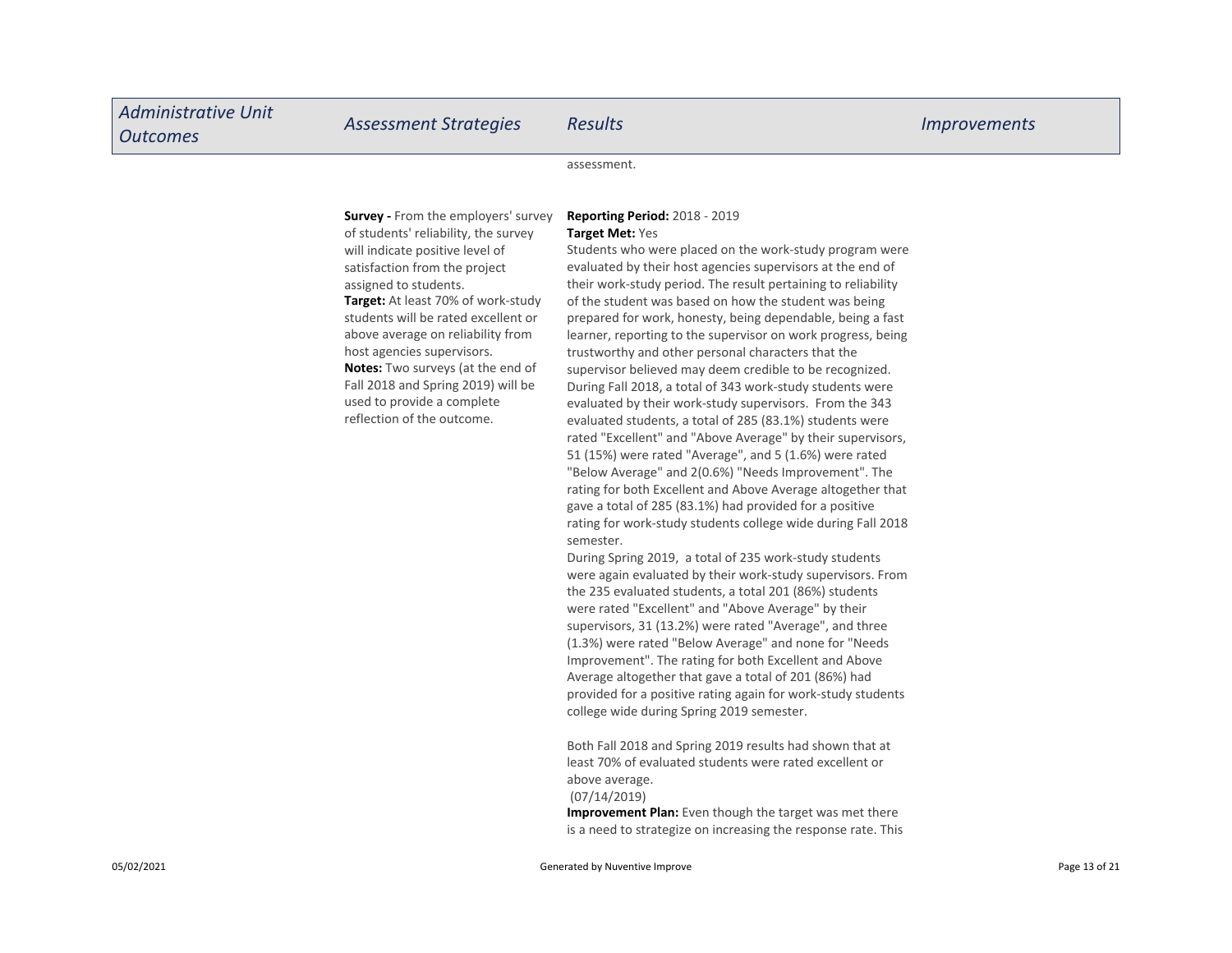| <b>Administrative Unit</b><br><b>Outcomes</b>                                                                                                                                                                                                                                                                                                                                                                                                                               | <b>Assessment Strategies</b>                                                                                                                                                                                                                                                                                                                                                       | <b>Results</b>                                                                                                                                                                                                                                                                                                                                                                                                                                                                                                                                                                                     | <b>Improvements</b>                                                                                                                                                                                                                                                                                                                                                                                                                                                                                     |
|-----------------------------------------------------------------------------------------------------------------------------------------------------------------------------------------------------------------------------------------------------------------------------------------------------------------------------------------------------------------------------------------------------------------------------------------------------------------------------|------------------------------------------------------------------------------------------------------------------------------------------------------------------------------------------------------------------------------------------------------------------------------------------------------------------------------------------------------------------------------------|----------------------------------------------------------------------------------------------------------------------------------------------------------------------------------------------------------------------------------------------------------------------------------------------------------------------------------------------------------------------------------------------------------------------------------------------------------------------------------------------------------------------------------------------------------------------------------------------------|---------------------------------------------------------------------------------------------------------------------------------------------------------------------------------------------------------------------------------------------------------------------------------------------------------------------------------------------------------------------------------------------------------------------------------------------------------------------------------------------------------|
|                                                                                                                                                                                                                                                                                                                                                                                                                                                                             |                                                                                                                                                                                                                                                                                                                                                                                    | has been the same challenge from 2018-2019 reporting<br>period. Most of the response rate came from National<br>campus. One main factor was entry was not done from FMI.<br>If FMI entered data the overall respondent rate could have<br>shown some difference. Each campus should come up with<br>ways to increase the response rate at their respected<br>campuses so that the result may not be skewed only to one<br>campus. State campuses should set up a target to reach and<br>strategies on how to meet this target for 2019-2020<br>assessment.                                         |                                                                                                                                                                                                                                                                                                                                                                                                                                                                                                         |
| 2018-2019 FAO Outcome 4 - To<br>promote student success, FAO staff<br>will conduct four financial aid<br>trainings to academic advisors to help Target: At least more than half of<br>them make proper advising when<br>assisting their advisees during regular advisors participate in the<br>counseling such as during course<br>selection, registration and others.<br><b>AUO Status: Inactive</b><br>AUO Assessment Cycle: 2018 - 2019<br><b>Start Date: 08/01/2018</b> | <b>Descriptive Statistics - Conduct</b><br>workshops with faculty members at<br>the state campuses<br>faculty members as academic<br>workshops<br><b>Notes:</b> Site visit to state campuses<br>for financial aid work to also include<br>faculty workshop                                                                                                                         | Reporting Period: 2018 - 2019<br>Target Met: Yes<br>All faculty members at National & CTEC, Chuuk Campus and<br>Yap campus participated in the workshop. and only one<br>faculty from Kosrae Campus did not attend due to urgent<br>family matters. (08/21/2019)<br>Improvement Plan: Instructors still have difficulties and<br>asked many questions on the PACE and 150% from the SAP<br>section of the presentation. Need to integrate the financial<br>aid presentation into faculty workshop arranged for fall<br>semesters and for new faculty members coming in for the<br>spring semester. |                                                                                                                                                                                                                                                                                                                                                                                                                                                                                                         |
| 2019-2020 FAO Outcome 1 - (College- Descriptive Statistics -<br>Wide) To foster student success,<br>Financial Aid Office (FAO) will award<br>100% of COM-FSM Pell eligible<br>students by the end of 2019-2020<br>school year.<br><b>AUO Status: Active</b><br>AUO Assessment Cycle: 2019 - 2020<br><b>Start Date: 08/01/2019</b>                                                                                                                                           | Collect all required documents from<br>students no less than 30 days prior<br>to the end of each regular semester<br>and 15 days before the end of<br>summer.<br>Target:<br>Financial Aid office will receive all<br>required documents from 100% of<br>COM-FSM Pell eligible students by<br>the end of Fall 2019, by the end of<br>Spring 2020, and by the end of<br>summer 2020. | Reporting Period: 2019 - 2020<br>Target Met: No<br>Financial Aid office received all required documents from<br>100% of Pell eligible students college wide who applied for<br>FAFSA before the end of Fall 2019.<br>In Spring 2020, Financial Aid Office received all required<br>documents from 97% of Pell eligible students who applied<br>for FAFSA before the end of Spring 2020.<br>For Summer 2020, Financial Aid received all required<br>documents from 100% Pell eligible students who applied for<br>FAFSA during Summer 2020.                                                         | Improvement: The target was not<br>met for Spring 2020 because of<br>the abrupt ending of the semester<br>due to the Corona Virus<br>pandemic. Several documents<br>were received from students after<br>March 15, 2020.<br>Financial Aid director will instruct<br>financial aid counterparts at all<br>state campuses to encourage and<br>promote early submission of<br>required documents at the very<br>first week of instruction by<br>authorizing charging of upon<br>submission of all required |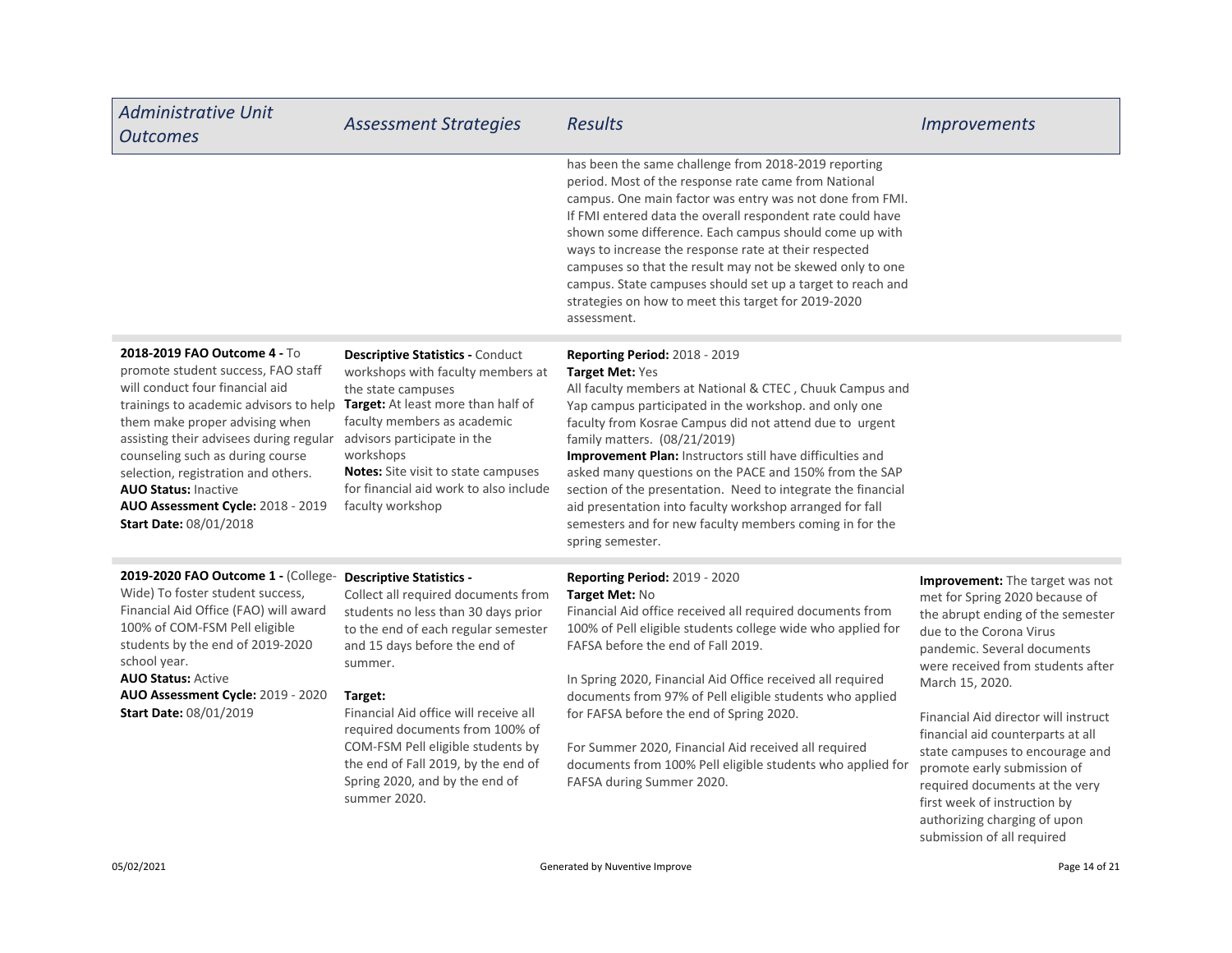| <b>Administrative Unit</b><br><b>Outcomes</b> | <b>Assessment Strategies</b>                                                                                                                                                                                                                                    | <b>Results</b>                                                                                                                                                                                                                                                                                                                                                                                                                                                                                                                                                                                                                                                                                                           | <b>Improvements</b>                                                                                                                                                                                                                                                                                                                                                                                                                |
|-----------------------------------------------|-----------------------------------------------------------------------------------------------------------------------------------------------------------------------------------------------------------------------------------------------------------------|--------------------------------------------------------------------------------------------------------------------------------------------------------------------------------------------------------------------------------------------------------------------------------------------------------------------------------------------------------------------------------------------------------------------------------------------------------------------------------------------------------------------------------------------------------------------------------------------------------------------------------------------------------------------------------------------------------------------------|------------------------------------------------------------------------------------------------------------------------------------------------------------------------------------------------------------------------------------------------------------------------------------------------------------------------------------------------------------------------------------------------------------------------------------|
|                                               |                                                                                                                                                                                                                                                                 | TARGET NOT MET for Spring 2020.<br>(07/12/2020)<br><b>Improvement Plan:</b> The target was not met for Spring 2020<br>because of the abrupt ending of the semester due to the<br>Corona Virus pandemic. Several documents were received<br>from students after March 15, 2020.<br>Financial Aid director will instruct financial aid counterparts<br>at all state campuses to encourage and promote early<br>submission of required documents at the very first week of<br>instruction by authorizing charging of upon submission of<br>all required documents to Financial Aid<br>Financial Aid Director will also send state campuses<br>reminder on the 30 days prior to the end of each semester                     | documents to Financial Aid<br>Financial Aid Director will also<br>send state campuses reminder on<br>the 30 days prior to the end of<br>each semester (09/01/2020)                                                                                                                                                                                                                                                                 |
|                                               | <b>Descriptive Statistics -</b><br>Assist and guiding students in filling<br>out their FAFSA applications.<br><b>Target:</b> 75% reduction in correction<br>of all FAFSA applications at the end<br>of the 2019-2020 school year.                               | <b>Reporting Period: 2019 - 2020</b><br><b>Target Met: Yes</b><br>Financial Aid EDExpress software provides that of all those<br>who applied for FAFSA in 2019-2020 school year, there<br>were 2,397 FAFSA applications were processed and out of<br>which 2244 (96%) were accepted with no rejection.<br><b>TARGET MET</b><br>(07/12/2020)<br><b>Improvement Plan:</b> Even though the target was met FAFSA<br>application is the most crucial for students to receive Pell<br>assistance. There will be new students every year. Thus,<br>Financial Aid will continue to use this strategy for new<br>incoming students every year to ensure incoming new<br>students may receive their Pell award on a timely manner. | <b>Improvement:</b> Improvement Plan:<br>Even though the target was met<br><b>FAFSA</b><br>application is the most crucial for<br>students to receive Pell<br>assistance. There will be new<br>students every year. Thus,<br>Financial Aid will continue to use<br>this strategy for new<br>incoming students every year to<br>ensure incoming new<br>students may receive their Pell<br>award on a timely manner.<br>(09/01/2020) |
|                                               | <b>Descriptive Statistics -</b><br>National Campus staff will process<br>the complete records and award<br>students their Pell grants by the end<br>of each enrollment term.<br>Target:<br>100% of complete records will be<br>disbursed and awarded by the end | <b>Reporting Period: 2019 - 2020</b><br><b>Target Met: Yes</b><br>Pell transfers on SIS shows 100% of complete records were<br>disbursed and awarded at the end of 2019-2020 school<br>year.<br><b>TARGET MET</b><br>(07/12/2020)                                                                                                                                                                                                                                                                                                                                                                                                                                                                                        | Improvement: Continue the<br>strategy and improve awareness<br>or outreach to ensure that<br>students receive their Pell award<br>during the early and middle part<br>of the semester. (09/01/2020)                                                                                                                                                                                                                                |
| 05/02/2021                                    |                                                                                                                                                                                                                                                                 | Generated by Nuventive Improve                                                                                                                                                                                                                                                                                                                                                                                                                                                                                                                                                                                                                                                                                           | Page 15 of 21                                                                                                                                                                                                                                                                                                                                                                                                                      |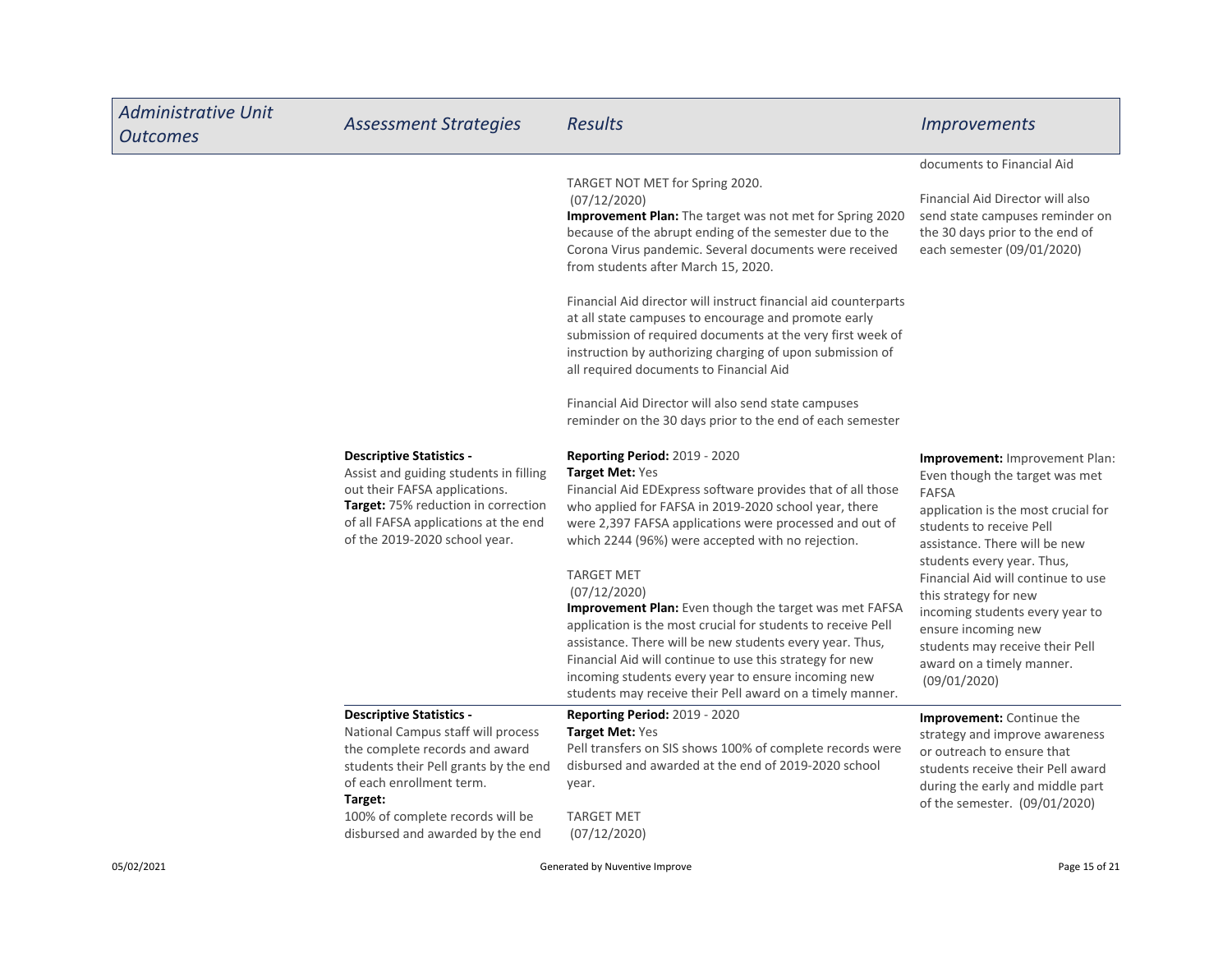| <b>Administrative Unit</b><br><b>Outcomes</b>                                                                                                                                                                                        | <b>Assessment Strategies</b>                                                                                                                                                                                                                                              | <b>Results</b>                                                                                                                                                                                                                                                                                                                                                                                                                                                                                                                                                                 | <b>Improvements</b>                                                                                                                                                                                                                                                                                                                                                                 |
|--------------------------------------------------------------------------------------------------------------------------------------------------------------------------------------------------------------------------------------|---------------------------------------------------------------------------------------------------------------------------------------------------------------------------------------------------------------------------------------------------------------------------|--------------------------------------------------------------------------------------------------------------------------------------------------------------------------------------------------------------------------------------------------------------------------------------------------------------------------------------------------------------------------------------------------------------------------------------------------------------------------------------------------------------------------------------------------------------------------------|-------------------------------------------------------------------------------------------------------------------------------------------------------------------------------------------------------------------------------------------------------------------------------------------------------------------------------------------------------------------------------------|
|                                                                                                                                                                                                                                      | of each enrollment term.                                                                                                                                                                                                                                                  | <b>Improvement Plan:</b> Continue the strategy and improve<br>awareness or outreach to ensure that students receive their<br>Pell award during the early and middle part of the<br>semester.                                                                                                                                                                                                                                                                                                                                                                                   |                                                                                                                                                                                                                                                                                                                                                                                     |
| 2019-2020 FAO Outcome 2 -<br>(National Campus) To promote and<br>foster financial aid literacy to<br>targeted students at COM-FSM<br><b>AUO Status: Active</b><br>AUO Assessment Cycle: 2019 - 2020<br><b>Start Date: 08/01/2018</b> | Survey -<br>Conduct Financial Aid presentation<br>to new students during the college<br>orientation.<br>Target:<br>75% of workshop participants will<br>provide their perception of<br>improved awareness of financial aid<br>programs and services at the College        | Reporting Period: 2019 - 2020<br>Target Met: Yes<br>During Fall 2019 orientation of new students, 83% of those<br>participated in the orientation provided in the survey their<br>perception of improved awareness of financial aid programs<br>and services as well as relevant policies pertaining to<br>financial aid.                                                                                                                                                                                                                                                      | <b>Improvement:</b> Even though target<br>was met Financial Aid will keep<br>this outcome and strategy into the<br>next assessment cycle and<br>increase the target from 75% to<br>85%. (09/01/2020)                                                                                                                                                                                |
|                                                                                                                                                                                                                                      | of Micronesia-FSM.                                                                                                                                                                                                                                                        | (07/12/2020)<br>Improvement Plan: Even though target was met Financial<br>Aid will keep this outcome and strategy into the next<br>assessment cycle and increase the target from 75% to 85%.<br><b>Related Documents:</b><br>SOS 2019.3a.jpg                                                                                                                                                                                                                                                                                                                                   |                                                                                                                                                                                                                                                                                                                                                                                     |
|                                                                                                                                                                                                                                      | Survey -<br>Provide financial aid presentation to<br>transfer and returning students.<br>Target:<br>75% of workshop participants will<br>provide their perception of<br>improved awareness of financial aid<br>programs and services at the College<br>of Micronesia-FSM. | Reporting Period: 2019 - 2020<br>Target Met: No<br>During Fall 2019, there was no presentation conducted to<br>transfer and returning students. Unfilled position due to<br>medical retirement of a staff, overload of work for financial<br>staff on the ERR reporting to National Student Loan Data<br>System (NSLDS), reports for IPEDS, and technical difficulties<br>with financial aid program software. This shortage of staff<br>had contributed to the load that financial aid faced during<br>the fall semester.<br>In Spring 2020, the semester was cut short so no | Improvement: Even though the<br>target was not met as articulated<br>in the Unit strategy, financial Aid<br>staff did implement an alternative<br>plan throughout both semesters.<br>Returning students were updated<br>individually by financial aid<br>counselors upon submission of<br>financial aid required documents<br>and before authorization of<br>charges for textbooks. |
|                                                                                                                                                                                                                                      |                                                                                                                                                                                                                                                                           | presentation during the semester was possible<br>(07/12/2020)<br>Improvement Plan: Even though the target was not met as<br>articulated in the Unit strategy, financial Aid staff did<br>implement an alternative plan throughout both semesters.<br>Returning students were updated individually by financial                                                                                                                                                                                                                                                                 | 100% of returning students were<br>informed and updated on new<br>financial aid policies and<br>procedures through one on one<br>interaction, Student Handbook<br>and the SIS. (09/01/2020)                                                                                                                                                                                         |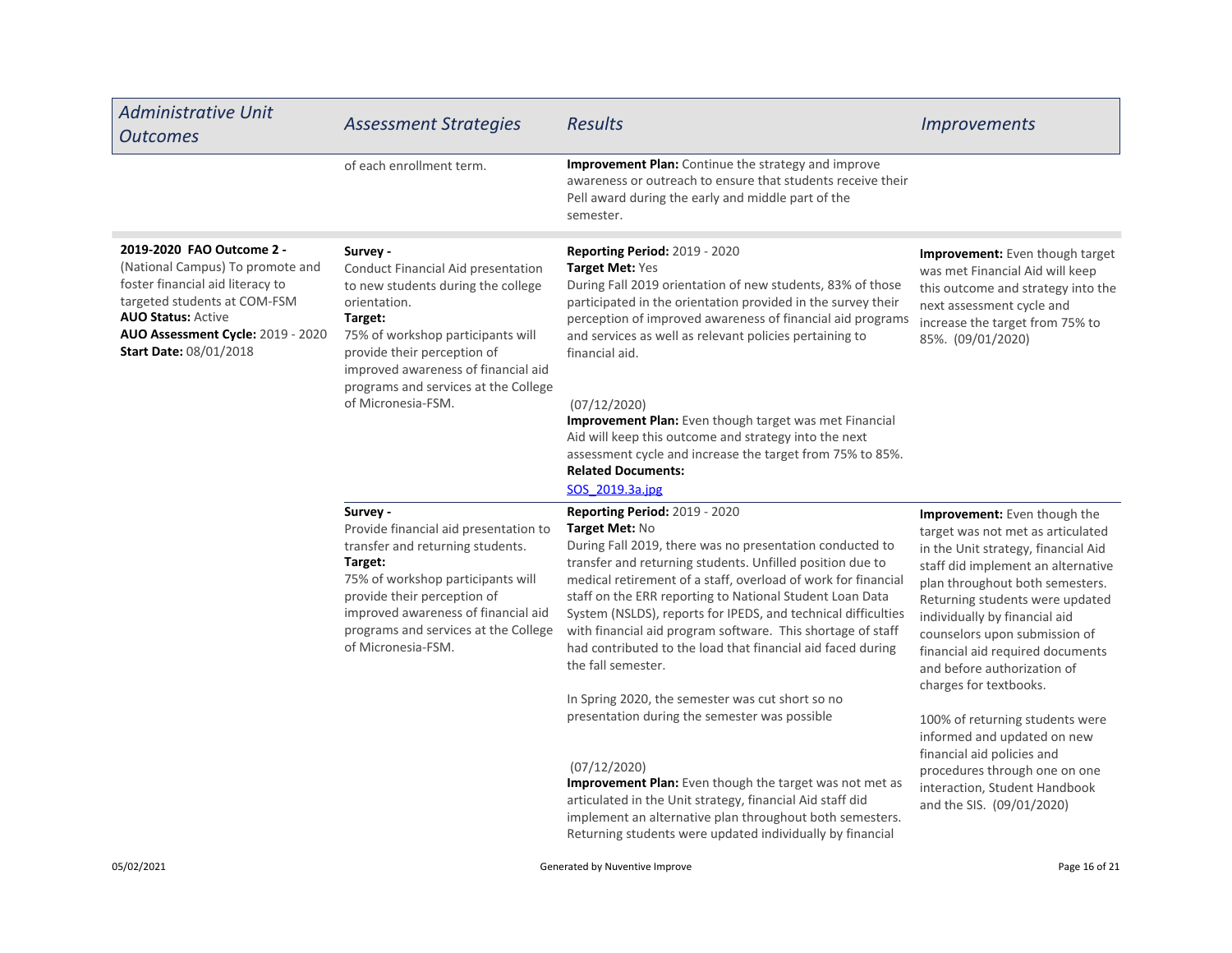| <b>Administrative Unit</b><br><b>Outcomes</b> | <b>Assessment Strategies</b>                                                                                                                                                                                                                                                                                                                                                                                                                                                                                                                     | <b>Results</b>                                                                                                                                                                                                                                                                                                                                                                                                                                                                                                                                                                                                                                                                                                                                                                                      | <i><u><b>Improvements</b></u></i>                                                                                                                                                                                                                                                                                                               |
|-----------------------------------------------|--------------------------------------------------------------------------------------------------------------------------------------------------------------------------------------------------------------------------------------------------------------------------------------------------------------------------------------------------------------------------------------------------------------------------------------------------------------------------------------------------------------------------------------------------|-----------------------------------------------------------------------------------------------------------------------------------------------------------------------------------------------------------------------------------------------------------------------------------------------------------------------------------------------------------------------------------------------------------------------------------------------------------------------------------------------------------------------------------------------------------------------------------------------------------------------------------------------------------------------------------------------------------------------------------------------------------------------------------------------------|-------------------------------------------------------------------------------------------------------------------------------------------------------------------------------------------------------------------------------------------------------------------------------------------------------------------------------------------------|
|                                               |                                                                                                                                                                                                                                                                                                                                                                                                                                                                                                                                                  | aid counselors upon submission of financial aid required<br>documents and before authorization of charges for<br>textbooks.                                                                                                                                                                                                                                                                                                                                                                                                                                                                                                                                                                                                                                                                         |                                                                                                                                                                                                                                                                                                                                                 |
|                                               |                                                                                                                                                                                                                                                                                                                                                                                                                                                                                                                                                  | 100% of returning students were informed and updated on<br>new financial aid policies and procedures through one on<br>one interaction, Student Handbook and the SIS.                                                                                                                                                                                                                                                                                                                                                                                                                                                                                                                                                                                                                               |                                                                                                                                                                                                                                                                                                                                                 |
|                                               | <b>Descriptive Statistics -</b><br>Proactive approach through<br>outreach workshops to selected high<br>schools such as Pohnpei Island<br>Central School (PICS), Our Lady of<br>Mercy Catholic High School<br>(OLMCHS), and to TRIO program<br>participants in Pohnpei such as<br><b>Educational Talent Search Program</b><br>(ETSP) and Upward Bound (UB)<br>program<br>Target:<br>80% of new students who enrolled<br>at COM-FSM from the selected<br>schools and the trio programs will<br>complete their FAFSA for 2020-2021<br>school year. | <b>Reporting Period: 2019 - 2020</b><br>Target Met: No<br>During the month of October, 2019 one staff provided<br>FAFSA workshop to 100% seniors of Our Lady of Mercy High<br>School (OLMCHS)<br>Financial Aid staff conducted presentation to UB parents<br>and students and provided advice for Trio program<br>counselors to conduct FAFSA workshops to their program<br>participants. ETSP and UB Counselors reported that they<br>had provided FAFSA workshop to 100% of their program<br>participants for 2020-2021 school year.<br>Financial Aid office usually reach out to PICS high school for<br>FAFSA workshop during Spring semester. Unfortunately,<br>due to the unexpected Corona virus pandemic all high<br>schools were closed and no FAFSA workshop was conducted<br>as planned. | <b>Improvement:</b> The target was not<br>met for PICS high school due the<br>corona virus pandemic situation. It<br>is with this that this outcome and<br>strategy will remain continuous<br>for the next assessment cycle.<br>Enhance coordination of<br>collaborative activities between<br>the office and the Trio program.<br>(09/01/2020) |
|                                               |                                                                                                                                                                                                                                                                                                                                                                                                                                                                                                                                                  | (07/12/2020)<br>Improvement Plan: The target was not met for PICS high<br>school due the corona virus pandemic situation. It is with<br>this that this outcome and strategy will remain continuous<br>for the next assessment cycle.<br>Enhance coordination of collaborative activities between<br>the office and the Trio program.                                                                                                                                                                                                                                                                                                                                                                                                                                                                |                                                                                                                                                                                                                                                                                                                                                 |
|                                               | Survey -<br>National Campus financial aid staff<br>will conduct one FAO presentation in<br>fall and spring semesters to all                                                                                                                                                                                                                                                                                                                                                                                                                      | <b>Reporting Period: 2019 - 2020</b><br>Target Met: No<br>During Fall 2019, there was no presentation conducted to<br>any cultural group or student organizations due to                                                                                                                                                                                                                                                                                                                                                                                                                                                                                                                                                                                                                            | <b>Improvement:</b> One Financial Aid<br>staff did conduct undocumented<br>presentation on financial aid<br>policies to HCOP/DDFT students                                                                                                                                                                                                      |
| 05/02/2021                                    | Generated by Nuventive Improve                                                                                                                                                                                                                                                                                                                                                                                                                                                                                                                   |                                                                                                                                                                                                                                                                                                                                                                                                                                                                                                                                                                                                                                                                                                                                                                                                     | Page 17 of 21                                                                                                                                                                                                                                                                                                                                   |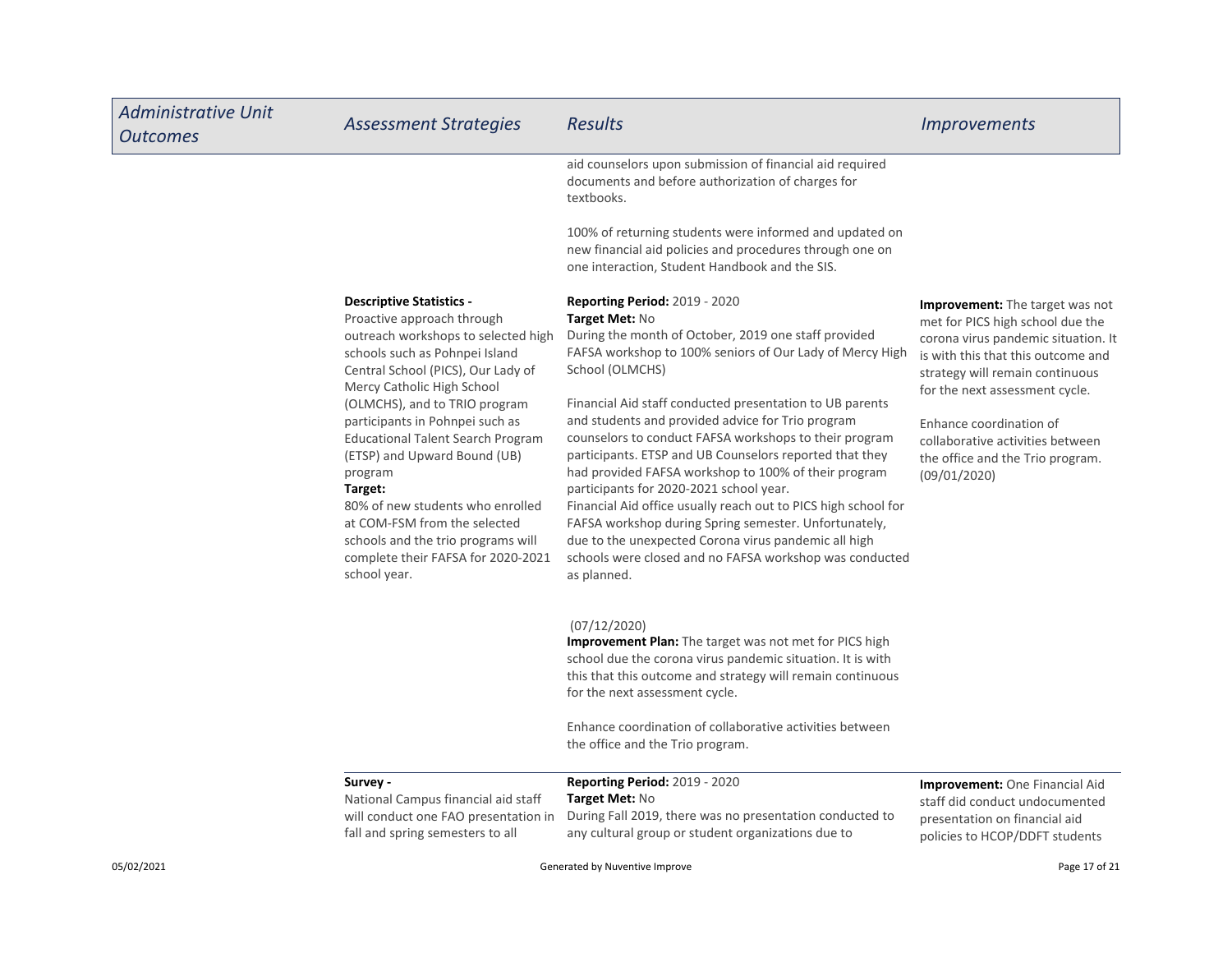| <b>Administrative Unit</b><br><b>Outcomes</b>                                                                                                                                                                                                                                                                                                                                                                                                                                                                  | <b>Assessment Strategies</b>                                                                                                                                                                                                                                                                                                                                                                                                                                    | <b>Results</b>                                                                                                                                                                                                                                                                                                                                                                                                                                                                                                                                                                                                                                                                                                                                                                                                                                                                                                                                                                                                                                                                                                    | <b>Improvements</b>                                                                                                                                                                                                                                                                                                                                                                                                  |
|----------------------------------------------------------------------------------------------------------------------------------------------------------------------------------------------------------------------------------------------------------------------------------------------------------------------------------------------------------------------------------------------------------------------------------------------------------------------------------------------------------------|-----------------------------------------------------------------------------------------------------------------------------------------------------------------------------------------------------------------------------------------------------------------------------------------------------------------------------------------------------------------------------------------------------------------------------------------------------------------|-------------------------------------------------------------------------------------------------------------------------------------------------------------------------------------------------------------------------------------------------------------------------------------------------------------------------------------------------------------------------------------------------------------------------------------------------------------------------------------------------------------------------------------------------------------------------------------------------------------------------------------------------------------------------------------------------------------------------------------------------------------------------------------------------------------------------------------------------------------------------------------------------------------------------------------------------------------------------------------------------------------------------------------------------------------------------------------------------------------------|----------------------------------------------------------------------------------------------------------------------------------------------------------------------------------------------------------------------------------------------------------------------------------------------------------------------------------------------------------------------------------------------------------------------|
|                                                                                                                                                                                                                                                                                                                                                                                                                                                                                                                | cultural groups or student<br>organizations on required<br>documents, policies on satisfactory<br>academic progress (SAP) and other<br>financial aid topics such as filing of<br>2020-2021 FAFSA and any updated<br>federal policies.<br>Target:<br>80% of the respondents will provide<br>their perception that the<br>presentation had improved their<br>overall understanding on required<br>financial aid documents, SAP, and<br>filing of FAFSA 2020-2021. | unplanned overload of work for financial staff such as ERR<br>reporting to National Student Loan Data System (NSLDS),<br>reports for IPEDS, and technical difficulties with financial aid<br>program software. Also one staff resigned from work<br>because of medical reasons that restructuring of staff<br>responsibilities had to be done. This shortage of staff had<br>contributed to the load that financial aid faced during the<br>fall semester.<br>In Spring 2020, the semester was cut short so no<br>presentation during the semester was possible<br>(07/12/2020)<br>Improvement Plan: One Financial Aid staff did conduct<br>undocumented presentation on financial aid policies to<br>HCOP/DDFT students during the beginning of Fall 2019.<br>This was per a request from the program coordinator.<br>Perhaps this kind of activities should be included in the next<br>assessment cycle.<br>Financial Aid Office may try to work with the IC or the Dean<br>of Instructional Program for such presentation to selected<br>programs instead of big cultural groups and student<br>organizations. | during the beginning of Fall 2019.<br>This was per a request from the<br>program coordinator. Perhaps this<br>kind of activities should be<br>included in the next assessment<br>cycle.<br>Financial Aid Office may try to<br>work with the IC or the Dean of<br>Instructional Program for such<br>presentation to selected programs<br>instead of big cultural groups and<br>student organizations.<br>(09/01/2020) |
| 2019-2020 FAO Outcome 3 - (College- Survey -<br>Wide) To promote and foster student (College - wide) Students will be<br>work experience development<br>through the Work-Study Program:<br>A. 75% of students who participated<br>gained work experience from utilizing administered at the end of Fall 2019<br>the program<br>B. 75% of students receive high level<br>of positive ratings on reliability from<br>host agencies supervisors<br><b>AUO Status: Active</b><br>AUO Assessment Cycle: 2019 - 2020 | placed to work at host agencies<br>outside of campus.<br>Two separate exit surveys will be<br>and one at the end of Spring 2020.<br>These will be used to provide a<br>complete reflection of the outcome.<br>From the Student Exit Survey of<br>Employer, a student will indicate                                                                                                                                                                              | <b>Reporting Period: 2019 - 2020</b><br>Target Met: No<br>During Fall 2019, a total of 354 students from across 6<br>campuses completed the survey.<br>255 (72%) strongly agree that they gained some work<br>experience<br>87 (25%) agree that they gained some work experience.<br>Total positive result of 342 (97%)<br>During Spring 2020, the semester was cut short and there<br>was no time for students to fill out the survey due to the<br>abrupt closing of the College.<br>Thus no survey was completed.                                                                                                                                                                                                                                                                                                                                                                                                                                                                                                                                                                                              | <b>Improvement:</b> School year 2019-<br>2020 had been an unfortunate<br>school year as the second half was<br>impacted by the Corona Virus<br>pandemic.<br>For this reason, the same<br>assessment outcome will be used<br>again for the next 2020-2021<br>assessment cycle. (09/01/2020)                                                                                                                           |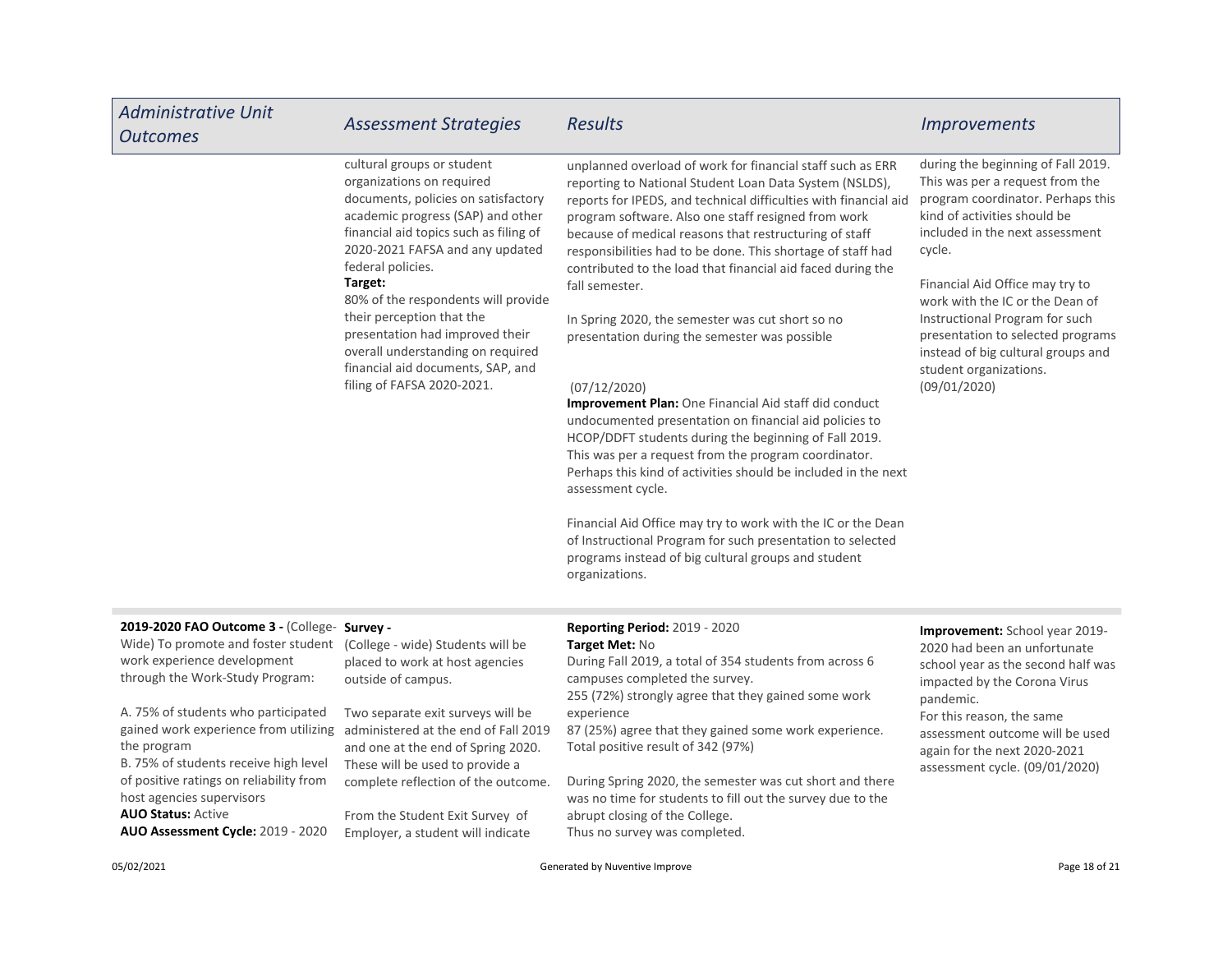| <b>Administrative Unit</b><br><b>Outcomes</b> | <b>Assessment Strategies</b>                                                                                                                                                                                                                                                                                                                                                                                                                                                                                                  | <b>Results</b>                                                                                                                                                                                                                                                                                                                                                                                                                                                                                                                                                                                                                                                                                                             | <i><u><b>Improvements</b></u></i>                                                                                                                                                                                                                                                                                                                                                                  |
|-----------------------------------------------|-------------------------------------------------------------------------------------------------------------------------------------------------------------------------------------------------------------------------------------------------------------------------------------------------------------------------------------------------------------------------------------------------------------------------------------------------------------------------------------------------------------------------------|----------------------------------------------------------------------------------------------------------------------------------------------------------------------------------------------------------------------------------------------------------------------------------------------------------------------------------------------------------------------------------------------------------------------------------------------------------------------------------------------------------------------------------------------------------------------------------------------------------------------------------------------------------------------------------------------------------------------------|----------------------------------------------------------------------------------------------------------------------------------------------------------------------------------------------------------------------------------------------------------------------------------------------------------------------------------------------------------------------------------------------------|
| <b>Start Date: 08/01/2019</b>                 | positive level of satisfactory resulting<br>from the student perception that he<br>or she has gained knowledge and<br>working experience from the host<br>agency. A student will answered<br>either "strongly agree" or "agree"<br>that he/she gained some knowledge,<br>skills and experience from the<br>current employer through the work-<br>study program) (Active)                                                                                                                                                      | TARGET MET for Fall 2019 only.<br>(07/13/2020)<br>Improvement Plan: School year 2019-2020 had been an<br>unfortunate school year as the second half was impacted by<br>the Corona Virus pandemic.<br>For this reason, the same assessment outcome will be used<br>again for the next 2020-2021 assessment cycle.<br><b>Related Documents:</b><br>Fall 2019 Exit Evaluation.jpg                                                                                                                                                                                                                                                                                                                                             |                                                                                                                                                                                                                                                                                                                                                                                                    |
|                                               | Target:<br>At least 75% of work-study students<br>will indicate on their survey that<br>they gained work experience from<br>the work-study program                                                                                                                                                                                                                                                                                                                                                                            |                                                                                                                                                                                                                                                                                                                                                                                                                                                                                                                                                                                                                                                                                                                            |                                                                                                                                                                                                                                                                                                                                                                                                    |
|                                               | Survey -<br>(College-wide) Work-Study<br>supervisors from host agencies will<br>submit student performance<br>evaluations of their work-study<br>students at the end of Fall 2019 and<br>Spring 2020.<br>Two separate evaluations (one at<br>the end of Fall 2019 and one at the<br>end of Spring 2020) will be used to<br>provide a complete reflection of the<br>outcome. From the supervisors'<br>evaluation on students'<br>performance, the results will<br>indicate positive level of satisfaction<br>from host agency. | <b>Reporting Period: 2019 - 2020</b><br>Target Met: No<br>During Fall 2019, a total of 283 work-study students were<br>evaluated on their quality of work by their supervisors.<br>133 (47%) students were rated excellent by their<br>supervisors<br>107 (38%) Above Average<br>37 (13%) Average<br>5 (2%) Below Average<br>1 (<1%) Needs Improvement<br>The rating for both Excellent and Above Average altogether<br>provided a total of 240 (85%) being rated excellent and<br>above average. This is some noticeable improvement as<br>compared to Fall 2018 of 2018-2019 assessment cycle.<br>During Spring 2020, the semester was cut short and there<br>was no time for students to take their evaluation forms to | Improvement: The rating for both<br><b>Excellent and Above Average</b><br>altogether provided a total of 240<br>(85%) being rated excellent and<br>above average. This is some<br>noticeable improvement as<br>compared to Fall 2018 of 2018-<br>2019 assessment cycle. In Fall<br>2018 the percentage for the total<br>poistive rating was 83.1%, an<br>improvement of around 2%.<br>(07/13/2020) |

their supervisors due to the abrupt closing of the College.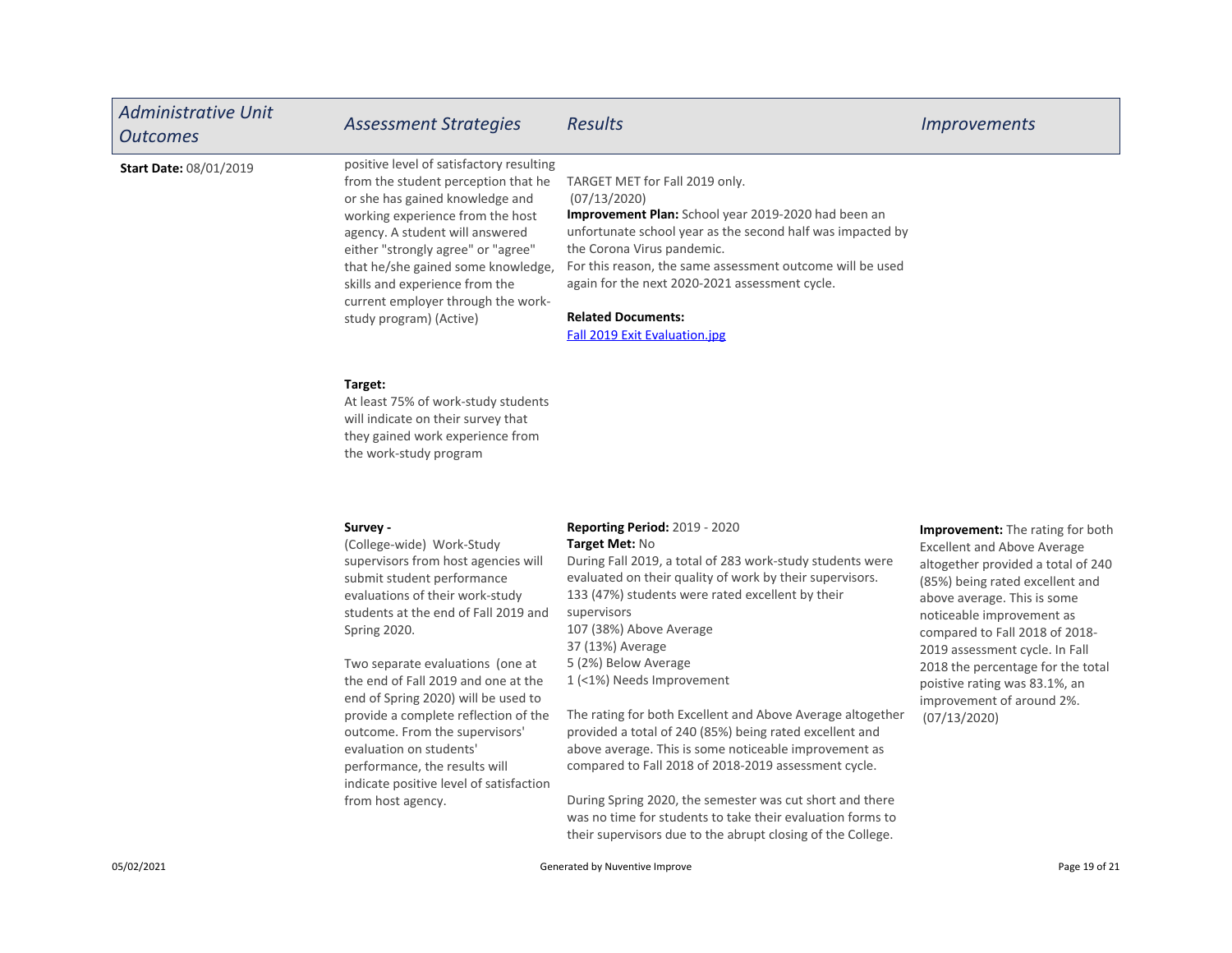| <b>Administrative Unit</b><br><b>Outcomes</b>                                                                                                                                                                                                                         | <b>Assessment Strategies</b>                                                                                                                                                                                                                                                                                                                                                                                                                                                                                                                                                                                                                                                                                                                                                                                                                  | <b>Results</b>                                                                                                                                                                                                                                                                                                                                                                                                                                                                                                                                                                                                                                                                                                                                                                                                                                                              | <b>Improvements</b>                                                                                                                                                                                                                             |
|-----------------------------------------------------------------------------------------------------------------------------------------------------------------------------------------------------------------------------------------------------------------------|-----------------------------------------------------------------------------------------------------------------------------------------------------------------------------------------------------------------------------------------------------------------------------------------------------------------------------------------------------------------------------------------------------------------------------------------------------------------------------------------------------------------------------------------------------------------------------------------------------------------------------------------------------------------------------------------------------------------------------------------------------------------------------------------------------------------------------------------------|-----------------------------------------------------------------------------------------------------------------------------------------------------------------------------------------------------------------------------------------------------------------------------------------------------------------------------------------------------------------------------------------------------------------------------------------------------------------------------------------------------------------------------------------------------------------------------------------------------------------------------------------------------------------------------------------------------------------------------------------------------------------------------------------------------------------------------------------------------------------------------|-------------------------------------------------------------------------------------------------------------------------------------------------------------------------------------------------------------------------------------------------|
|                                                                                                                                                                                                                                                                       |                                                                                                                                                                                                                                                                                                                                                                                                                                                                                                                                                                                                                                                                                                                                                                                                                                               | Thus, no survey was completed.                                                                                                                                                                                                                                                                                                                                                                                                                                                                                                                                                                                                                                                                                                                                                                                                                                              |                                                                                                                                                                                                                                                 |
|                                                                                                                                                                                                                                                                       | Target: At least 75% of work-study<br>students will be rated excellent or<br>above average on students                                                                                                                                                                                                                                                                                                                                                                                                                                                                                                                                                                                                                                                                                                                                        | TARGET MET for Fall 2019 only.                                                                                                                                                                                                                                                                                                                                                                                                                                                                                                                                                                                                                                                                                                                                                                                                                                              |                                                                                                                                                                                                                                                 |
|                                                                                                                                                                                                                                                                       | performance from host agencies<br>supervisors.                                                                                                                                                                                                                                                                                                                                                                                                                                                                                                                                                                                                                                                                                                                                                                                                | (07/13/2020)<br><b>Improvement Plan:</b> School year 2019-2020 had been an<br>unfortunate school year as the second half was impacted by<br>the Corona Virus pandemic.<br>For this reason the same assess outcome will be used again<br>for the next 2020-2021 assessment cycle.                                                                                                                                                                                                                                                                                                                                                                                                                                                                                                                                                                                            |                                                                                                                                                                                                                                                 |
|                                                                                                                                                                                                                                                                       |                                                                                                                                                                                                                                                                                                                                                                                                                                                                                                                                                                                                                                                                                                                                                                                                                                               | <b>Related Documents:</b><br><b>Fall 2019 Performance Evaluation.jpg</b>                                                                                                                                                                                                                                                                                                                                                                                                                                                                                                                                                                                                                                                                                                                                                                                                    |                                                                                                                                                                                                                                                 |
| 2019-2020 FAO Outcome 4 -<br>(National Campus) To extend<br>financial aid literacy on financial aid<br>policies and procedures to the<br>College community.<br><b>AUO Status: Active</b><br><b>AUO Assessment Cycle: 2019 - 2020</b><br><b>Start Date: 08/01/2019</b> | <b>Descriptive Statistics -</b><br>FAO staff will conduct four separate<br>financial aid trainings once a<br>semester to the College counselors<br>to help them understand several<br>financial procedures and policies:<br>1. Training on appeal process and<br>what is required of them.<br>2. Training on Satisfactory Academic<br>Progress review process, establish<br>clear expectations and guidelines on<br>assisting students who are placed on<br>financial aid warning, probation. and<br>suspension.<br>3. Training on filing 2020-2021<br>FAFSA paper and online application<br>4. Training on Pell grant awarding<br>procedures<br><b>Target:</b> All trainings are done by the<br>end of each regular semester and<br>the College counselors will provide<br>perception of their gained<br>knowledge of financial aid policies | <b>Reporting Period: 2019 - 2020</b><br>Target Met: No<br>No training was done during Fall 2019, due to unplanned<br>overload of work for financial staff such as ERR reporting to<br>National Student Loan Data System (NSLDS), reports for<br>IPEDS, and technical difficulties with financial aid program<br>software. Also one staff resigned from work because of<br>medical reasons that restructuring of staff responsibilities<br>had to be done. This shortage of staff had contributed to<br>the load that financial aid faced during the fall semester.<br>TARGET NOT MET for 4.1, 4.1.1, 4.1.2, 4.1.3 and 4.1.4.<br>(07/13/2020)<br>Improvement Plan: To prepare a financial aid reference<br>book for counselors on financial aid policies.<br>Conduct workshops to counselors and other EMSS staff at<br>the state campuses on 4.1.1, 4.1.2, 4.1.3 and 4.1.4. | Improvement: To prepare a<br>financial aid reference book for<br>counselors on financial aid<br>policies.<br>Conduct workshops to counselors<br>and other EMSS staff at the state<br>campuses on 4.1.1, 4.1.2, 4.1.3<br>and 4.1.4. (09/02/2020) |
| 05/02/2021                                                                                                                                                                                                                                                            | Generated by Nuventive Improve                                                                                                                                                                                                                                                                                                                                                                                                                                                                                                                                                                                                                                                                                                                                                                                                                |                                                                                                                                                                                                                                                                                                                                                                                                                                                                                                                                                                                                                                                                                                                                                                                                                                                                             | Page 20 of 21                                                                                                                                                                                                                                   |